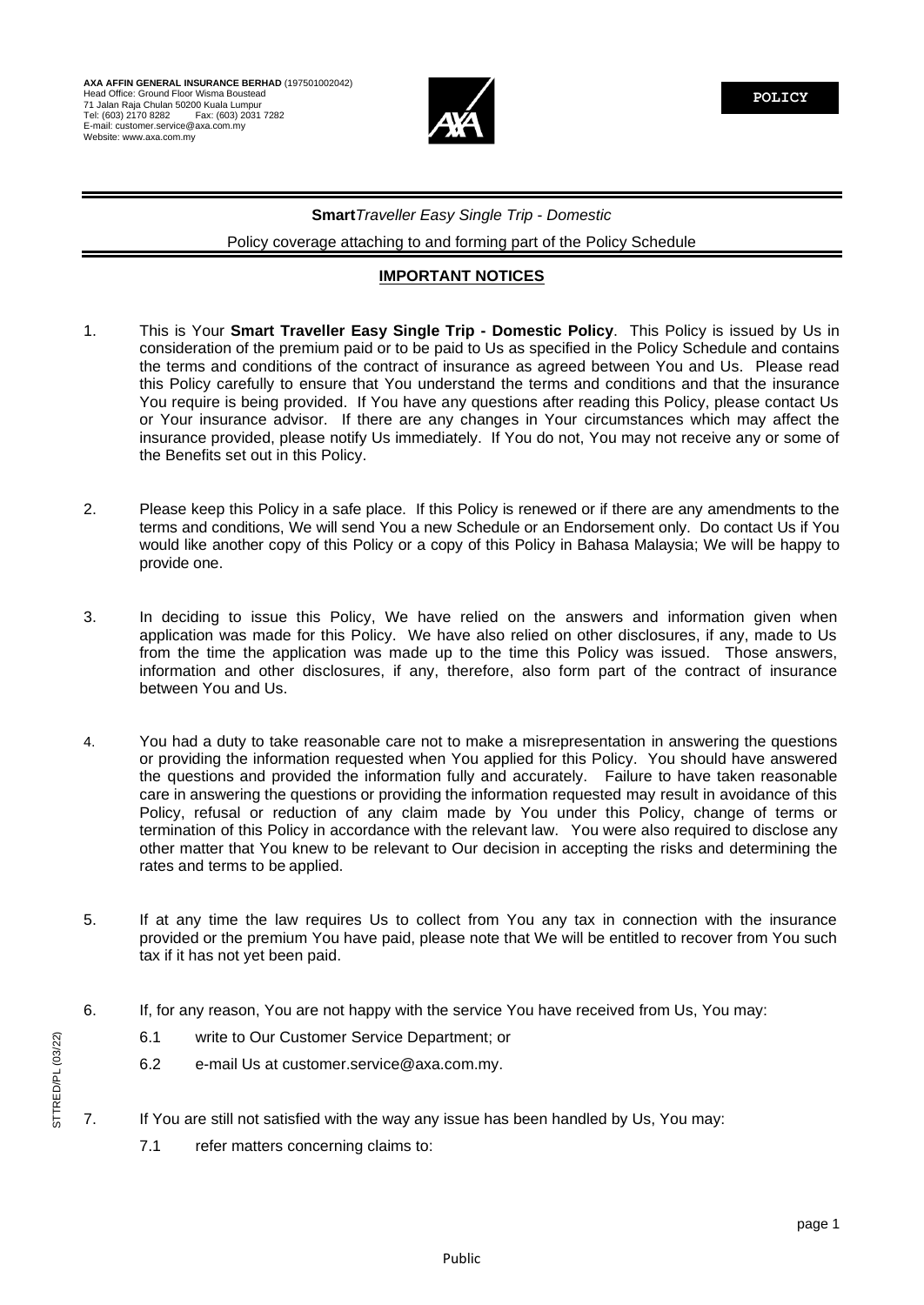The Ombudsman for Financial Services Level 14, Main Block, Menara Takaful Malaysia No. 4, Jalan Sultan Sulaiman, 50000 Kuala Lumpur Tel: (603) 22722811 / Fax: (603) 22721577

or

- 7.2 submit Your complaints or feedback:
	- (a) at Laman Informasi, Nasihat dan Khidmat (LINK), Bank Negara Malaysia;
	- (b) by calling BNMTELELINK at 1-300-88-5465;
	- (c) by sending a fax to (603) 21741515;
	- (d) by sending an e-mail to [bnmtelelink@bnm.gov.my;](mailto:bnmtelelink@bnm.gov.my) or
	- (e) by sending an SMS to 15888.
- 8. In respect of any communication between You and Us including, without limitation, the giving of any notice or demand under this Policy:
	- 8.1 You are to
		- (a) write to Our Customer Service Department; or
		- (b) e-mail Us at [customer.service@axa.com.my;](mailto:customer.service@axa.com.my) and
	- 8.2 We will
		- (a) write to You at the address given to Us in Your proposal for this Policy or at Your address last notified to Us in writing;
		- (b) email You at the email address given to Us in Your proposal for this Policy or at Your email address last notified to Us in writing; or
		- (c) communicate with You by mobile phone or any form of electronic messaging We may consider fit at a contact number or electronic address which You have given to Us;

If sent by post, the notice or demand, if correctly addressed, will be deemed to have been received on the seventh day after posting. If sent by email, mobile phone or any form of electronic messaging, the notice or demand will be deemed to have been received on the day it was sent.

# **PART A - AREA OF TRAVEL**

Travel within Malaysia only.

# **TYPES OF COVERAGE AND PLAN**

There are different plans under this Policy denoting different levels of Benefits (see more in the Schedule of Benefits).

The version of and plan for Your Policy is stated in Your Policy Schedule.

# **PART A – ELIGIBILITY AND SCOPE**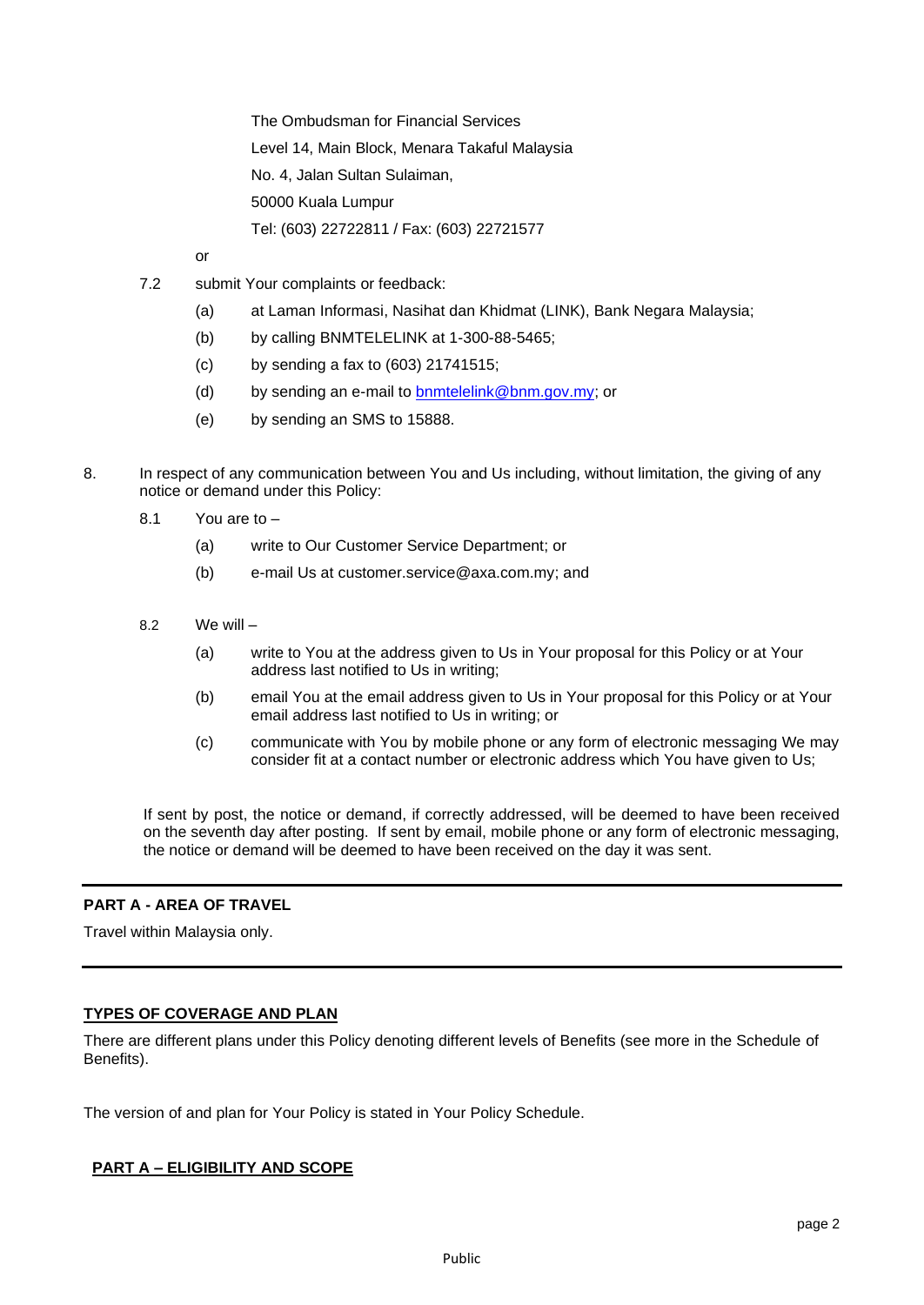# 1. Eligibility

- 1.1 To be a Policyholder or an Insured Person under this Policy, one must be:
	- (a) a Malaysian citizen;
	- (b) a Permanent Resident of Malaysia; or
	- (c) a holder of a work permit, employment pass, dependent pass, long-term social visit pass, or student pass issued by the relevant authorities in Malaysia which is at the time of issuance of this Policy and who is legally residing in Malaysia.
- 1.2 In addition to the requirements in Paragraph 1.1 above, one must also satisfy the following age requirements:
	- (a) to be a Policyholder, You must be at least eighteen (18) years old;
	- (b) to be an Insured Person, one must be at least thirty (30) days old and at most eighty (80) years old at the start of the Period of Insurance.

### 2. Coverage and Termination

2.1 The insurance provided under this Policy in respect of an Insured Person begins on the Effective Date of the Policy and the travel is beyond fifty (50) kilometers from the Insured Person's place of residence or business in Malaysia. This excludes any daily or routine commute to and from Your place of business, employment or work in connection with any trade, employment or profession.

For the avoidance of doubt, the coverage for Insured Person listed in 1.1 (a), (b) & (c) will only commence after the travel is beyond fifty (50) kilometers from the Insured Person's place of residence or business (whichever is the later and/or further) in Malaysia for a direct journey to the intended destination in Malaysia.

- 2.3 The insurance provided under this Policy in respect of an Insured Person shall automatically terminate on the earliest of the following dates:
	- (a) upon that Insured Person's death;
	- (b) Upon expiry of the Period of Insurance in respect of that Insured Person; or
	- (c) upon the Insured Person's return to the Insured Person's place of residence or business in Malaysia.
	- (d) the date on which the Insured Person ceases to be eligible in accordance with Paragraph 1.2 (b) above.
	- (e) if We make payment for Accidental Death or if We make payment of the maximum sum under Accidental Permanent Disablement in respect of that Insured Person.
- 2.4 Coverage provided by Us to Insured Persons under this Policy for a Trip is subject to this Policy being effective at the Commencement of the Trip. Some Benefits are available subject to this Policy being effective at least fourteen (14) days prior to Commencement of the Trip.
- 2.5 The Trip Cancellation Benefit in respect of a Trip is effective upon issuance of Your Policy and ends at the point of Commencement of that Trip.
- 2.6 Coverage for all other Benefits in this Policy starts upon Commencement of the Trip and, unless expressly stated otherwise in this Policy, ends when You or the Insured Person has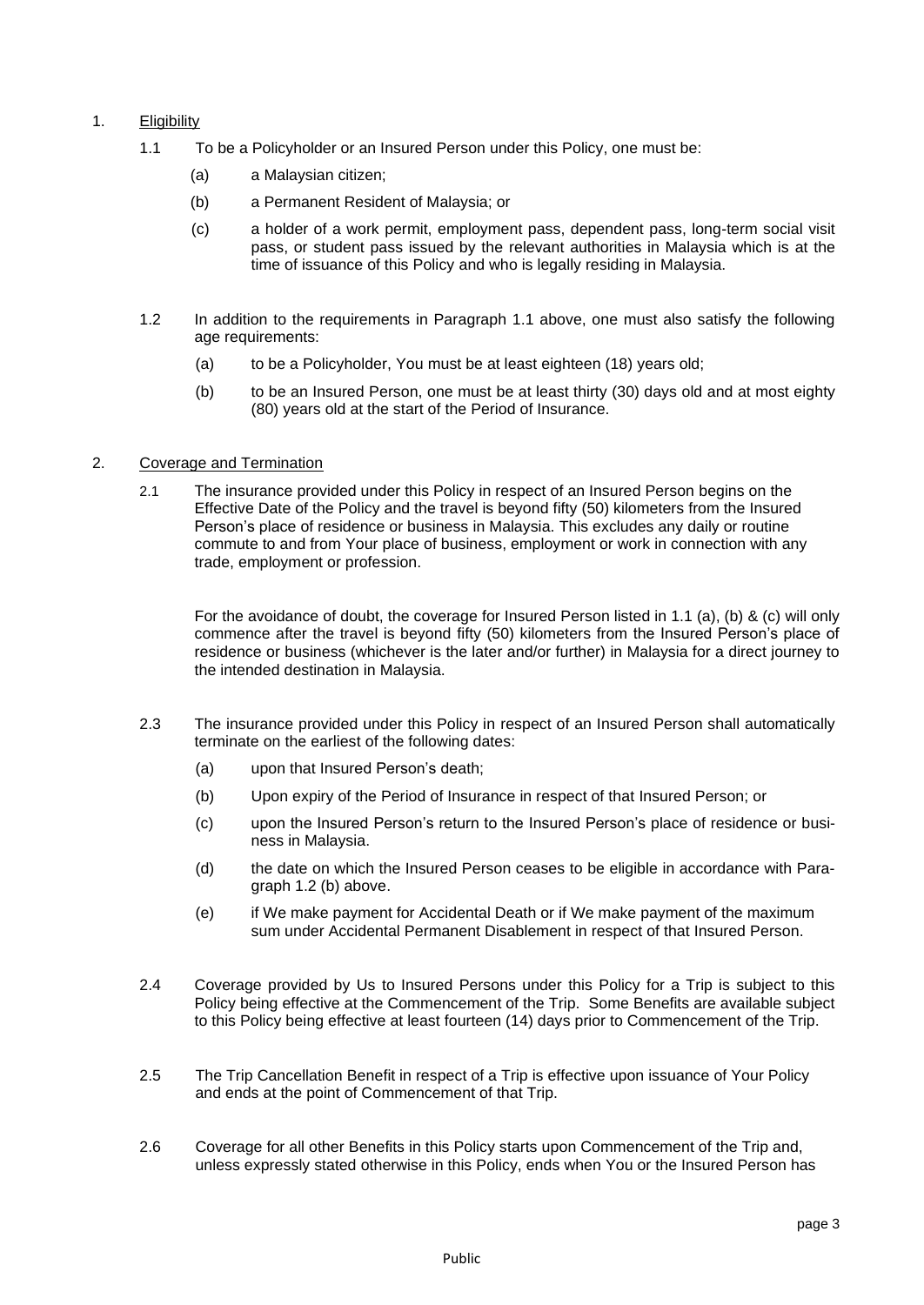returned to Your or the Insured Person's place of residence or business (whichever is earlier) in Malaysia.

- 2.7 The termination of Coverage in respect of one Insured Person does not affect the Coverage in respect of another Insured Person, if any.
- 3. Area and Duration of Coverage

Geographical Coverage under this Policy is limited to Malaysia only.

4. Length of Trip

The duration for each Trip shall not exceed thirty-one (31) consecutive days from the commencement date of Trip.

### **AUTOMATIC EXTENSION OF COVERAGE**

In the event of delay beyond the Insured Person's control as a ticket holding passenger on a scheduled Common Carrier as a result of:

- 1. the Insured Person is being Hospitalized as a result of sustaining Accidental Bodily Injury during a Trip, the Period of Insurance will automatically be extended for a period of up to consecutive thirty (30) days from the expiry of your Period of Insurance without You having to pay any additional premium for such period as is reasonably necessary for the completion of the Trip, but only if any of the benefits under this Policy is payable in the first place and You have documented proof of the reasons for the delay, unless You have Our approval in writing; or
- 2. the scheduled Common Carrier in which the Insured Person is travelling on being unavoidably delayed during his/her Trip and the return journey cannot be completed within the Period of Insurance indicated in the Policy Schedule, the Period of Insurance shall be automatically extended for up to ten (10) days without additional premium for such period as is reasonably necessary for the completion of the Trip, provided that either of the above events is admissible under this insurance in the first instance and the Insured Person have documented proof of the reasons for the delay.

It is a condition of this automatic extension of cover that the Insured Person must make every endeavor to return home at the first available opportunity.

### Purpose of Travel

The benefits provided by this Policy apply **ONLY** to travel for leisure or business purposes. We shall not be liable for any claim arising out of travel for purposes other than leisure or business.

Travel for business purposes includes travel to attend business meetings, seminars, talks, courses or events relevant to The Insured Person's business and excludes any secondment, short or long term posting, projects and any other similar activity.

We will not cover any trip which is made for the purposes of obtaining medical treatment, vaccination, medical check-up, care or advice regardless of whether it is in respect of an incidental finding or is the sole or main purpose of the trip.

#### One-Way Journeys

For one-way travel, coverage shall cease upon the arrival of the Insured Person at the Common Carrier station or terminal of the final Domestic destination.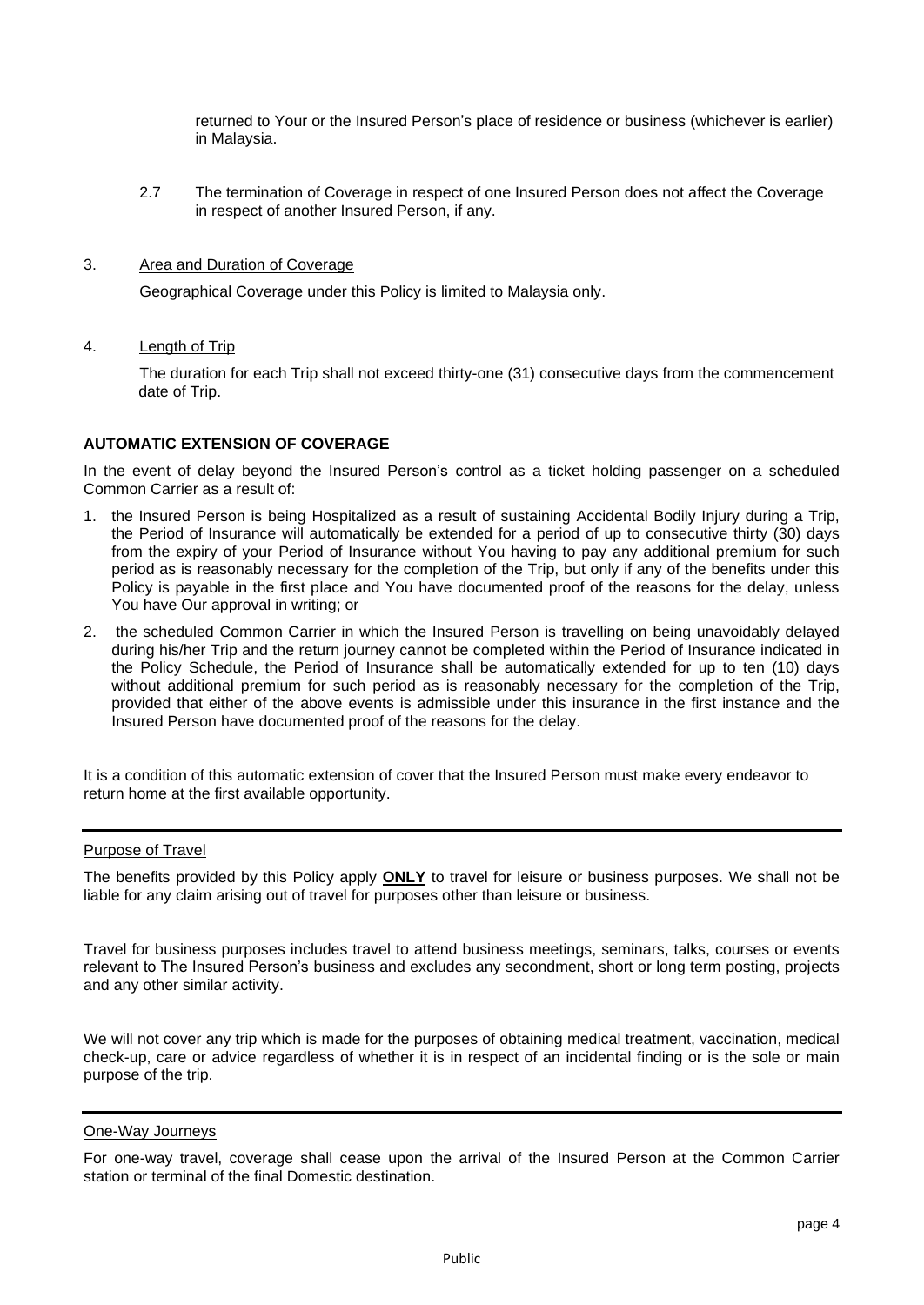# **PART B – POLICY DEFINITIONS**

Unless expressly stated otherwise, the following words and terms have the following meanings in this Policy:

| NO. | <b>WORDS / TERMS</b>                              | <b>MEANINGS</b>                                                                                                                                                                                                                                                                                                                                                                                                                                |  |
|-----|---------------------------------------------------|------------------------------------------------------------------------------------------------------------------------------------------------------------------------------------------------------------------------------------------------------------------------------------------------------------------------------------------------------------------------------------------------------------------------------------------------|--|
| 1.  | <b>Accident / Accidental</b>                      | A sudden, unintentional, unexpected, unforeseen and<br>fortuitous event caused by external, violent and visible means<br>that occurs at an identifiable time and place and is,<br>independently of any other cause, the sole cause of Injury.                                                                                                                                                                                                  |  |
| 2.  | <b>Accidental Death</b>                           | Death by reason of Accident.                                                                                                                                                                                                                                                                                                                                                                                                                   |  |
| 3.  | <b>Accidental Permanent</b><br><b>Disablement</b> | Permanent Disablement by reason of Accident.                                                                                                                                                                                                                                                                                                                                                                                                   |  |
| 4.  | <b>Acts of Terrorism</b>                          | An act, including but not limited to the use of force or violence<br>and/or the threat thereof, of any person or group(s) of<br>persons, whether acting alone or on behalf of or in<br>connection with any organization(s) or government(s),<br>committed for political, religious, ideological or similar<br>purposes including the intention to influence any government<br>and/or to put the public, or any section of the public, in fear. |  |
| 5.  | <b>Aircraft</b>                                   | Any fixed-wing aircraft or helicopter (with current and valid air<br>worthiness certificates issued by the appropriate authority of<br>the country of its registry for the transportation of passengers)<br>being used as a Common Carrier.                                                                                                                                                                                                    |  |
| 6.  | <b>Airline</b>                                    | The licensed operator of an Aircraft operating only between<br>established and recognized commercial airports or licensed<br>commercial heliports and includes publicly or privately<br>chartered flights.                                                                                                                                                                                                                                     |  |
| 7.  | <b>Baggage</b>                                    | Luggage bags or other kinds of bags which are checked in<br>and under the care or physical control of the Common Carrier<br>but does not include golf/sports/musical equipment or bags<br>containing golf/sports/musical equipment.                                                                                                                                                                                                            |  |
| 8.  | <b>Benefits</b>                                   | The Benefits provided under this Policy as set out in Part C.                                                                                                                                                                                                                                                                                                                                                                                  |  |
| 9.  | <b>Burglary</b>                                   | Commission of theft accompanied by an actual forcible and<br>violent entry or exit from any building at the premises or any<br>attempt thereat.                                                                                                                                                                                                                                                                                                |  |
| 10. | <b>Causes Beyond The Insured</b>                  | Refers to the following covered events only:                                                                                                                                                                                                                                                                                                                                                                                                   |  |
|     | <b>Person's Control</b>                           | an Insured Person's death;<br>(a)                                                                                                                                                                                                                                                                                                                                                                                                              |  |
|     |                                                   | the death of an Insured Person's Immediate Family<br>(b)                                                                                                                                                                                                                                                                                                                                                                                       |  |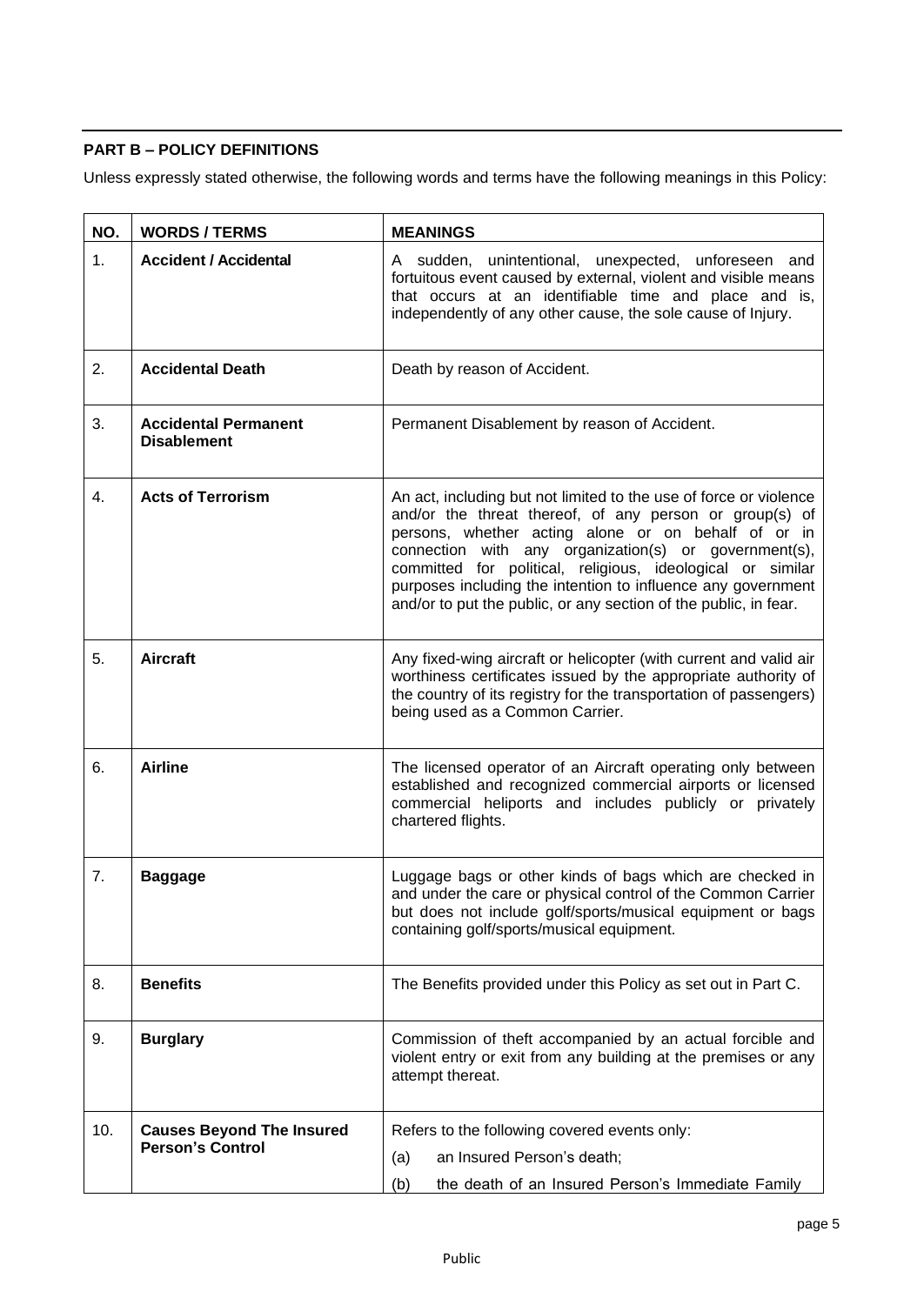|     |                                   |                                                                                                                                                                                                                                                                                                                                                                                                                                                                          | Member or Travel Companion within the 15 days<br>prior to the Trip;                                                                                                                                                                                                                          |
|-----|-----------------------------------|--------------------------------------------------------------------------------------------------------------------------------------------------------------------------------------------------------------------------------------------------------------------------------------------------------------------------------------------------------------------------------------------------------------------------------------------------------------------------|----------------------------------------------------------------------------------------------------------------------------------------------------------------------------------------------------------------------------------------------------------------------------------------------|
|     |                                   | (c)                                                                                                                                                                                                                                                                                                                                                                                                                                                                      | an Insured Person or an Insured Person's Immediate<br>Family Member sustaining Serious Injury or Serious<br>Illness;                                                                                                                                                                         |
|     |                                   |                                                                                                                                                                                                                                                                                                                                                                                                                                                                          | (Where applicable, the claim must be supported by a<br>death certificate or a Physician's written advice to<br>cancel, postpone or curtail the Trip);                                                                                                                                        |
|     |                                   | (d)                                                                                                                                                                                                                                                                                                                                                                                                                                                                      | the unexpected outbreak of strike, riot or civil com-<br>motion at the planned destination within the 7 days<br>prior to the Commencement of the Trip;                                                                                                                                       |
|     |                                   | (e)                                                                                                                                                                                                                                                                                                                                                                                                                                                                      | a summons to appear in court which an Insured Per-<br>son was not aware of before the Issue Date within<br>the 7 days prior to Commencement of the Trip;                                                                                                                                     |
|     |                                   | (f)                                                                                                                                                                                                                                                                                                                                                                                                                                                                      | serious damage to an Insured Person's residence in<br>Malaysia due to fire, flood or similar Natural Disaster<br>occurring within the 7 days prior to Commencement<br>of the Trip and the Insured Person's presence is re-<br>quired on the premises on the day the Trip com-<br>mences; and |
|     |                                   | (g)                                                                                                                                                                                                                                                                                                                                                                                                                                                                      | Inclement Weather and/or Natural Disaster occurring<br>at the planned destination within the 7 days prior to<br>Commencement of the Trip which results in travel<br>warnings being issued by the government of such<br>destination and/or airport closure.                                   |
| 11. | <b>Child / Children</b>           | Unemployed and unmarried dependent Child/Children,<br>including stepchild(ren) aged between thirty (30) days and<br>eighteen (18) years old (both ages inclusive) or up to twenty-<br>three (23) years old, if he/she is studying full-time in a<br>recognized institution of higher learning and includes an<br>adopted child/person within the meaning given by the<br>Adoption Act 1952, the Adoption Ordinance Sabah 1960 or<br>the Adoption Ordinance Sarawak 1958. |                                                                                                                                                                                                                                                                                              |
| 12. | <b>Commencement of a/the Trip</b> |                                                                                                                                                                                                                                                                                                                                                                                                                                                                          | The time the Insured Person leaves the Insured Person's<br>place of residence or business in Malaysia, whichever may<br>be the later, to commence travel to the intended Domestic<br>destination.                                                                                            |
| 13. | <b>Common Carrier</b>             |                                                                                                                                                                                                                                                                                                                                                                                                                                                                          | Any form of air, land or water transportation provided and<br>operated by a licensed carrier duly authorized to provide<br>transportation services to individuals travelling as fare-paying                                                                                                  |
|     |                                   |                                                                                                                                                                                                                                                                                                                                                                                                                                                                          | passengers, operating only on fixed and established routes<br>as part of a scheduled regular transportation service, and<br>includes Aircraft operated by an Airline and excludes any<br>Public Transport.                                                                                   |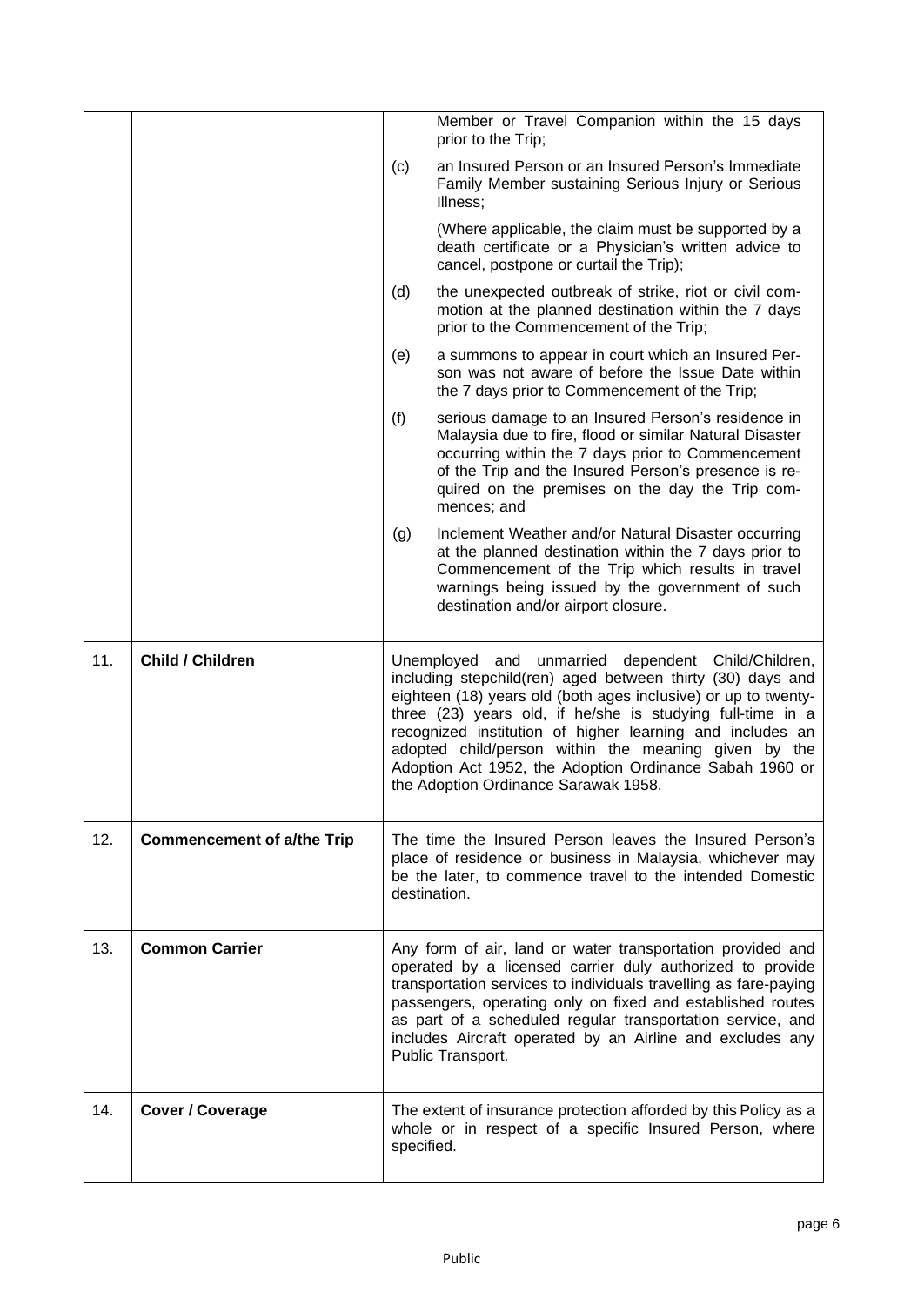| 15. | <b>Curtailment</b>                | The abandonment or the cutting down on the duration of the<br>Insured Person's Trip after the Insured Person's arrival at the<br>booked destination as shown on the booking invoice to return<br>to the Insured Person's place of residence or business in<br>Malaysia.                                     |  |
|-----|-----------------------------------|-------------------------------------------------------------------------------------------------------------------------------------------------------------------------------------------------------------------------------------------------------------------------------------------------------------|--|
| 16. | <b>Customs or other Officials</b> | An authority or agency of a country charged with the power,<br>duty and responsibility to control the inflow and outflow of<br>items into and out of the country.                                                                                                                                           |  |
| 17. | <b>Damage</b>                     | Harm to property, resulting in the impairment of its<br>usefulness.                                                                                                                                                                                                                                         |  |
| 18. | <b>Domestic</b>                   | Within Malaysia.                                                                                                                                                                                                                                                                                            |  |
| 19. | <b>Domestic Travel</b>            | Travel for leisure or business purpose within Malaysia and/or<br>during transit within Malaysia to commence travel to the<br>intended Overseas destination.                                                                                                                                                 |  |
|     |                                   | Daily or routine commute to and from Your place of business,<br>employment or work in connection with any trade, employ-<br>ment or profession is excluded.                                                                                                                                                 |  |
| 20. | e-Wallet or Digital Wallet        | A mobile phone payment application, whether tangible or<br>intangible, that stores funds electronically in exchange of<br>funds paid to the issuer and is able to be used as a means of<br>making payment to any person other than the issuer subject<br>to approval by the e-Wallet/Digital Wallet holder. |  |
| 21. | <b>Effective Date</b>             | The effective date stated in the Policy Schedule and means<br>the first day of the Period of Insurance.                                                                                                                                                                                                     |  |
| 22. | <b>Emergency</b>                  | Treatment needed in the event immediate medical attention<br>is required within twelve (12) hours for an Injury, which are<br>sudden and severe failing which will be life-threatening (such<br>as Accident) or lead to significant deterioration of health<br>permanently.                                 |  |
| 23. | <b>Endorsement</b>                | An endorsement, if any, annexed to this Policy modifying,<br>varying or adding any terms or conditions contained in this<br>Policy.                                                                                                                                                                         |  |
| 24. | <b>Entertainment Ticket</b>       | Entrance/admission ticket to entertainment events or places<br>including but not limited to amusement park, theme park,<br>museums, circus, operas, musical theatre, concerts for a<br>planned event date and time.                                                                                         |  |
| 25. | <b>Expedition</b>                 | An organized journey undertaken for a particular purpose,<br>such as exploration or research.                                                                                                                                                                                                               |  |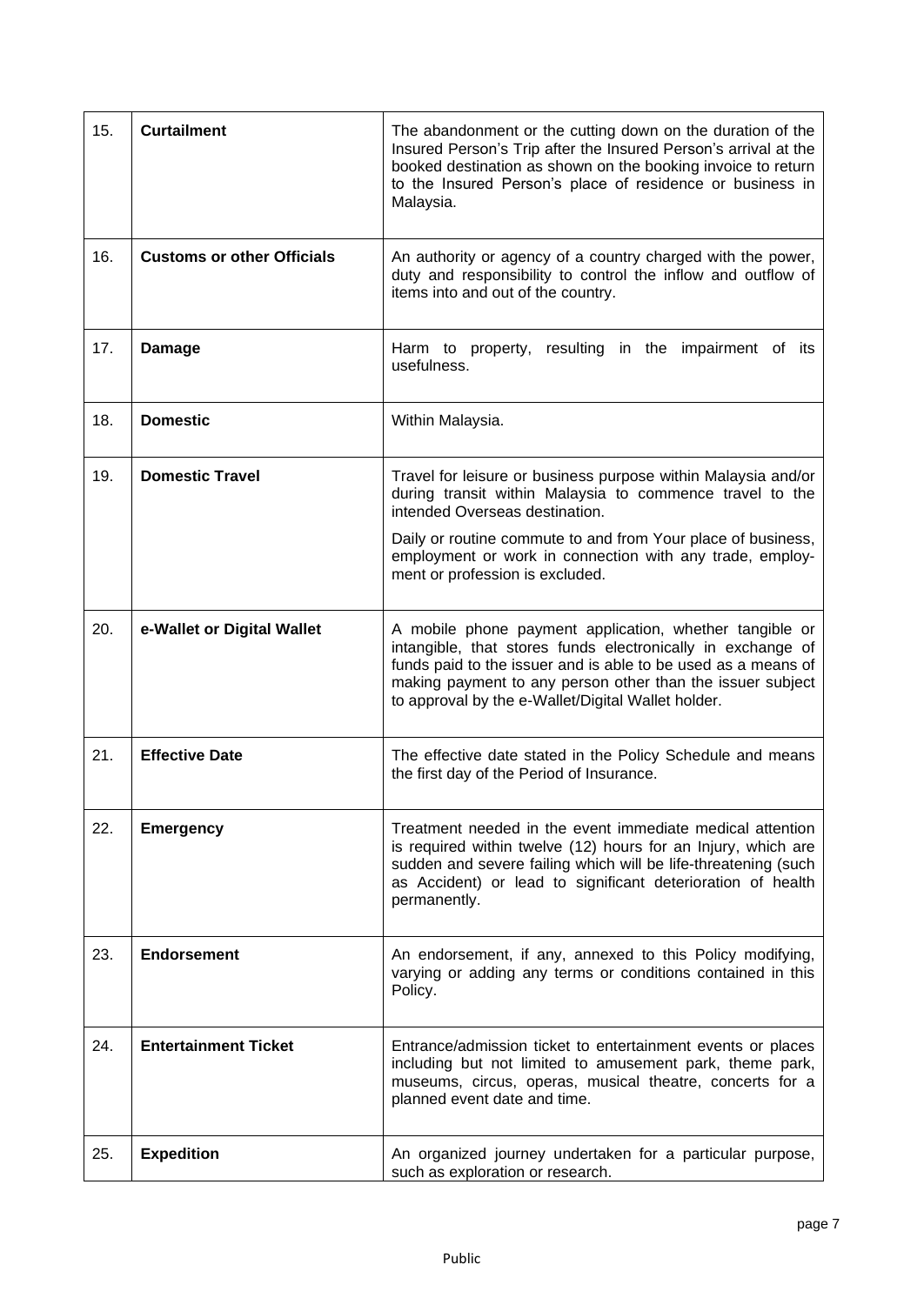| 26. | <b>Extreme Sports or Activities</b>   | Any sport or activity involving a high degree of danger or risk<br>of Injury. Extreme Sports or Activities include, but are not<br>limited to, big wave surfing, canoeing down rapids, cliff-<br>jumping, horse-jumping, Ultra-marathons, stunt-riding and<br>other activities where a high level of physical exertion and/or<br>highly specialized gear is required. Extreme Sports or<br>Activities excludes tourist activities accessible to the general<br>public and conducted under the supervision of qualified<br>licensed personnel of a registered tour operator.                                                                       |
|-----|---------------------------------------|---------------------------------------------------------------------------------------------------------------------------------------------------------------------------------------------------------------------------------------------------------------------------------------------------------------------------------------------------------------------------------------------------------------------------------------------------------------------------------------------------------------------------------------------------------------------------------------------------------------------------------------------------|
| 27. | <b>Family</b>                         | You, Your legal spouse and Your legal Children insured<br>under the same Policy.                                                                                                                                                                                                                                                                                                                                                                                                                                                                                                                                                                  |
| 28. | <b>Hijack</b>                         | The unlawful seizure and control of a Common Carrier from<br>the regular crew by use or threatened use of violence.                                                                                                                                                                                                                                                                                                                                                                                                                                                                                                                               |
| 29. | Hospital                              | Any premises and/or institution lawfully operating twenty-four<br>(24) hours a day, used or intended to be used for the<br>reception, lodging, treatment, medical supervision, diagnosis,<br>surgery, nursing service and care of persons who require<br>medical attention or suffer from any disease that requires<br>hospitalization, but excluding any premises and/or institution<br>used or intended to be used solely for healthcare facility on<br>an outpatient basis, nursing care centre, convalescent,<br>geriatric care, mental care, rehabilitation or extended care,<br>and/or the care or treatment of alcoholics or drug addicts. |
| 30. | <b>Hospitalization / Hospitalized</b> | Admission or the act of being admitted to a Hospital as a<br>registered In-patient for Medically Necessary Treatments for<br>a covered Disability upon recommendation of a Physician<br>and not for any form of nursing, convalescence, rehabilitation,<br>rest or extended-care. A patient shall not be considered as an<br>Inpatient if the patient does not physically stay in the Hospital<br>for the whole period of confinement.                                                                                                                                                                                                            |
| 31. | Hotel                                 | A hotel appropriately licensed to be a hotel by the relevant<br>authorities in the respective jurisdictions including, but not<br>limited to, hostels, resorts, Airbnbs, motels, chalets and other<br>forms of licensed accommodation.                                                                                                                                                                                                                                                                                                                                                                                                            |
| 32. | <b>Illness</b>                        | A physical condition marked by a pathological deviation from<br>the normal healthy state manifesting itself whilst an Insured<br>Person is on a Trip during the Period of Insurance and<br>excludes all kinds of cancer.                                                                                                                                                                                                                                                                                                                                                                                                                          |
| 33. | <b>Immediate Family Member</b>        | Spouse, Child, son-in-law, daughter-in-law, parent, parent-in-<br>law, grandparent, grandparent-in-law, grandchild, brother,<br>sister, brother-in-law, sister-in-law of an Insured Member                                                                                                                                                                                                                                                                                                                                                                                                                                                        |
| 34. | <b>Inclement Weather</b>              | The existence of abnormal climatic conditions (whether they<br>be those of hail, heavy snow, extreme cold, high wind, severe<br>dust storm, extreme high temperature or the like or any                                                                                                                                                                                                                                                                                                                                                                                                                                                           |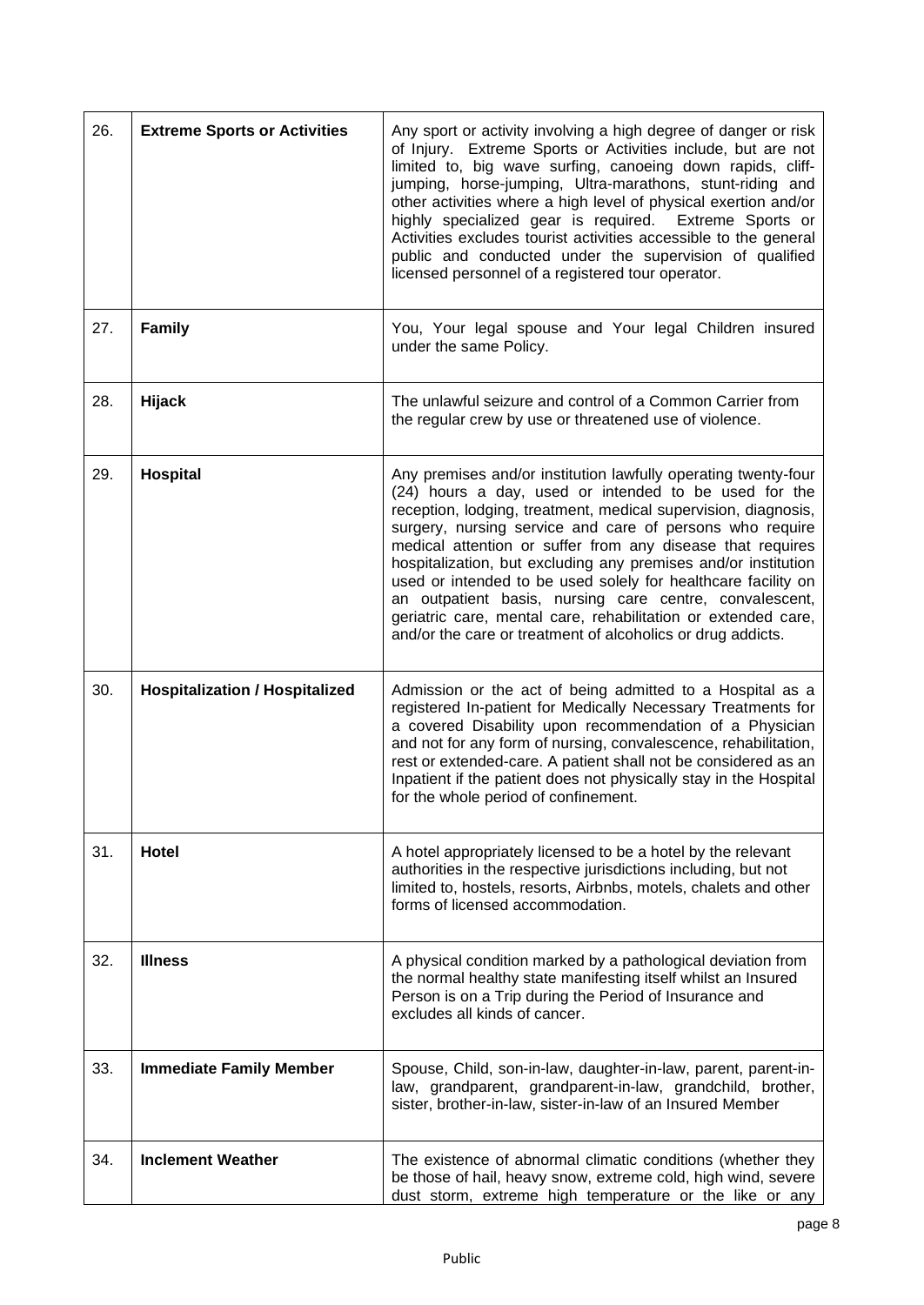|     |                                                   | combination thereof) by virtue of which it is not reasonable<br>and not safe for the Insured Person to continue with that part<br>of his/her trip/tour.                                                                                 |
|-----|---------------------------------------------------|-----------------------------------------------------------------------------------------------------------------------------------------------------------------------------------------------------------------------------------------|
| 35. | <b>Infectious or Contagious</b><br><b>Disease</b> | Infectious or contagious disease means any disease capable<br>of being transmitted from an infected person, animal or spe-<br>cies to another person, animal or species by any means.                                                   |
| 36. | <b>Injury</b>                                     | Bodily injury caused solely and directly by an Accident,<br>independent of all other causes, and excludes any illness,<br>disease or medical disorder.                                                                                  |
| 37. | <b>In-Patient</b>                                 | Someone who is continuously confined to a Hospital and<br>under the care of a Physician for more than twenty-four (24)<br>consecutive hours, such confinement being certified as<br>Medically Necessary by the attending Physician.     |
| 38. | <b>Insured Person</b>                             | The person named as such in the Policy Schedule.                                                                                                                                                                                        |
| 39. | <b>Issue Date</b>                                 | The date this Policy is issued as stated in the Policy<br>Schedule/Certificate/Cover Note.                                                                                                                                              |
| 40. | <b>Jewellery</b>                                  | Personal ornaments, such as necklaces, rings, or bracelets,<br>that are typically made from or contain jewels and precious<br>metal.                                                                                                    |
| 41. | Loss / Lost                                       | Any unrecoverable, unanticipated and non-recurring removal<br>of, or decrease in value of, the Insured Person's property or<br>belonging sustained by the Insured Person which falls within<br>the Coverage provided under this Policy. |
| 42. | <b>Loss of Limb</b>                               | Loss by physical separation of a hand at or above the wrist or<br>of a foot at or above the ankle and includes total and<br>irrecoverable loss of use of hand, arm or leg.                                                              |
| 43. | <b>Loss of Sight</b>                              | Total and irrecoverable Loss of eyesight rendering the<br>Insured Person absolutely blind, beyond remedy by surgical<br>or other treatment.                                                                                             |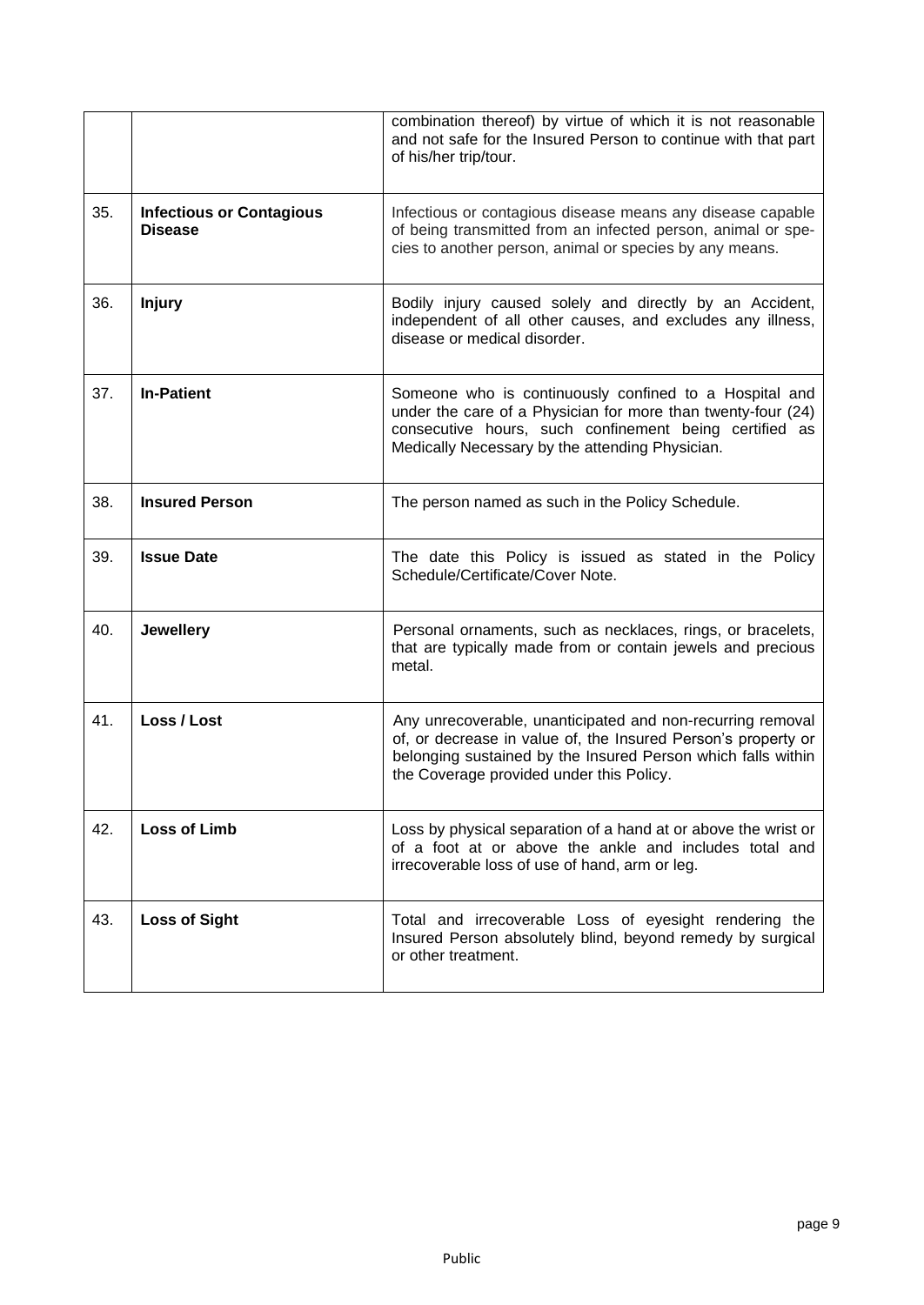| 44. | <b>Medically Necessary</b> | A Treatment or medical service is Medically Necessary if it is:                                                                                                                                                                                                                                                                                                                                               |  |
|-----|----------------------------|---------------------------------------------------------------------------------------------------------------------------------------------------------------------------------------------------------------------------------------------------------------------------------------------------------------------------------------------------------------------------------------------------------------|--|
|     |                            | (a)<br>consistent with the diagnosis and customary medical<br>treatment for a covered Injury;                                                                                                                                                                                                                                                                                                                 |  |
|     |                            | (b)<br>in accordance with standards of good medical practice,<br>consistent with current standard of professional medi-<br>cal care, and of proven medical benefits;                                                                                                                                                                                                                                          |  |
|     |                            | not for the convenience of the Insured Person or the<br>(c)<br>Physician, and unable to be reasonably rendered out<br>of Hospital (if admitted as an inpatient);                                                                                                                                                                                                                                              |  |
|     |                            | (d)<br>not of an observational, experimental, investigational,<br>research, check-up, preventive or screening nature;<br>and                                                                                                                                                                                                                                                                                  |  |
|     |                            | (e)<br>for which the charges are fair, Reasonable and Cus-<br>tomary in relation to the Illness or Injury.                                                                                                                                                                                                                                                                                                    |  |
| 45. | <b>Mountain Sickness</b>   | Acute<br>Mountain<br><b>Sickness</b><br>(AMS),<br>altitude<br>Illness,<br>hypobaropathy, or soroche and all its related forms which is a<br>pathological effect of high altitude on humans, caused by<br>acute exposure to low partial pressure of oxygen at high<br>altitude.                                                                                                                                |  |
| 46. | <b>Natural Disaster</b>    | An event, including but not limited to sand storm, earthquake,<br>tsunami, tornado, flood, volcanic eruption, wildfire or other<br>similar event that:                                                                                                                                                                                                                                                        |  |
|     |                            | is due to natural causes; and<br>(a)                                                                                                                                                                                                                                                                                                                                                                          |  |
|     |                            | (b)<br>that has catastrophic consequences.                                                                                                                                                                                                                                                                                                                                                                    |  |
| 47. | <b>One-Way Journey</b>     | A single outward journey from the Insured Person's place of<br>residence or business to the intended destination where no<br>return ticket back to the Insured Person's place of residence<br>or business is purchased.                                                                                                                                                                                       |  |
| 48. | <b>Overseas</b>            | Outside of Malaysia                                                                                                                                                                                                                                                                                                                                                                                           |  |
| 49. | <b>Pandemic</b>            | Any Infectious or Contagious Disease that is declared as<br>pandemic by the World Health Organization ("WHO") or the<br>Ministry of Health Malaysia ("MOH") and valid as of the time<br>such declaration is made.                                                                                                                                                                                             |  |
| 50. | <b>Period of Insurance</b> | the period specified in the Policy Schedule or in any<br>(a)<br>Endorsement;                                                                                                                                                                                                                                                                                                                                  |  |
|     |                            | for Single Trip plan, the period beginning on the date<br>(b)<br>of Commencement of the Trip and ending either twen-<br>ty-four (24) hours after the Insured Person's arrival at<br>the Common Carrier station or terminal of the final des-<br>tination of the Trip (One-Way Journey) or the date of<br>return to the Insured Person's place of residence or<br>business in Malaysia (whichever is earlier). |  |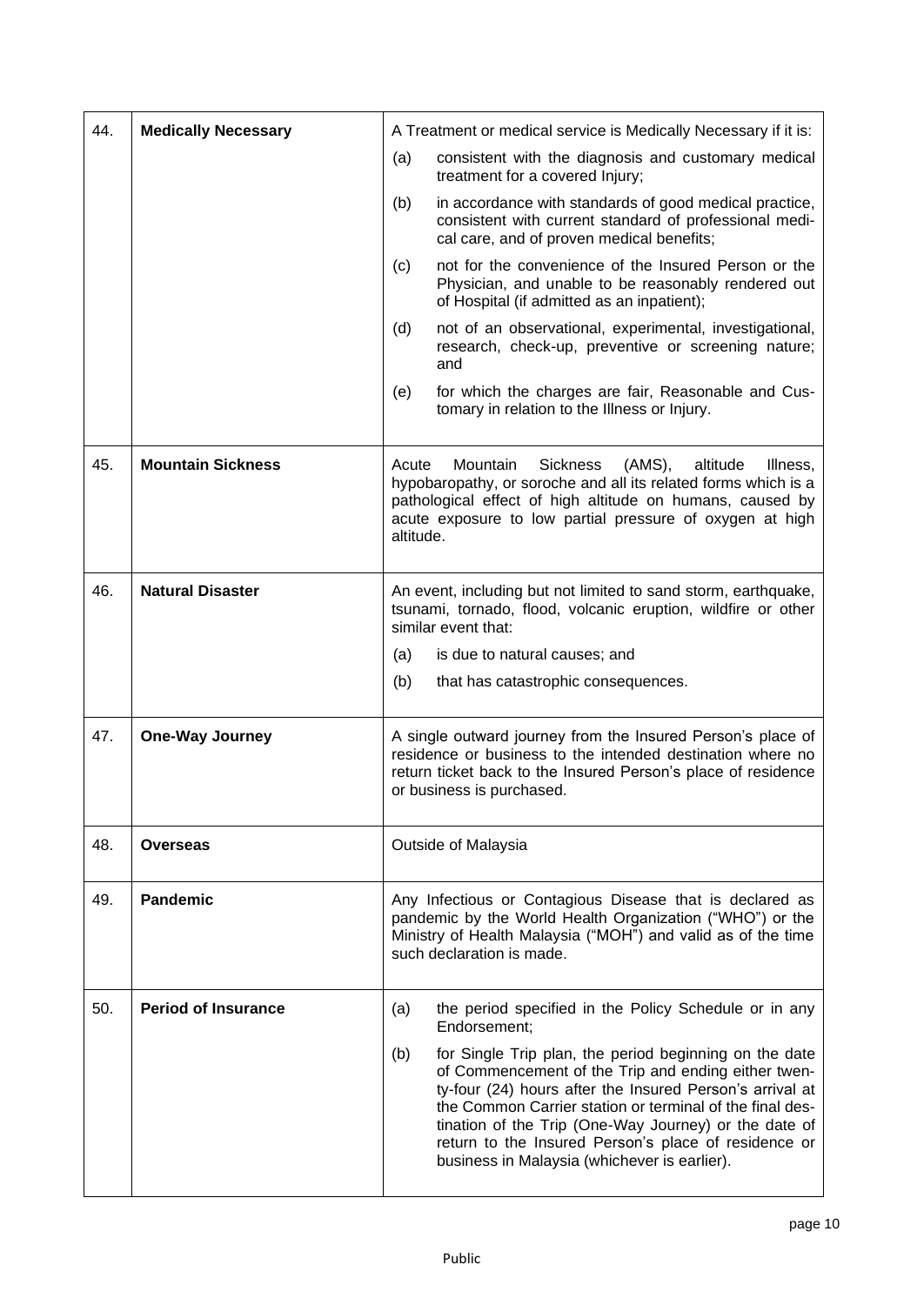| 51. | <b>Permanent</b>              | Lasting a period of at least twelve (12) consecutive months<br>from the date of the Accident.                                                                                                                                                                                                                                                                                                                                                 |  |
|-----|-------------------------------|-----------------------------------------------------------------------------------------------------------------------------------------------------------------------------------------------------------------------------------------------------------------------------------------------------------------------------------------------------------------------------------------------------------------------------------------------|--|
| 52. | <b>Permanent Disablement</b>  | A Permanent Injury which is confirmed by a Physician to<br>entirely prevent an Insured Person from engaging in gainful<br>employment of any and every kind and for which there is no<br>hope of recovery.                                                                                                                                                                                                                                     |  |
| 53. | <b>Personal Effects</b>       | Hand carried bag(s) but does not include golf/sports/musical<br>equipment or bags containing golf/sports/musical equipment,<br>wallets or purses in the Insured Person's possession together<br>with the contents therein and/or the Valuables the Insured<br>Person wears.                                                                                                                                                                   |  |
| 54. | Physician                     | A medical practitioner (other than the Insured Person, a<br>member of his/her Immediate Family or relatives) qualified by<br>a medical degree and duly licensed and registered to practice<br>western medicine and who, in rendering Treatment, is<br>practicing within the scope of his/her licensing and training in<br>the geographical area of practice.                                                                                  |  |
| 55. | <b>Policy</b>                 | This SmartTraveller Easy Single Trip - Domestic Policy and<br>specifically, the version of the Policy You applied for which is<br>stated in the Policy Schedule, and is one of the following:                                                                                                                                                                                                                                                 |  |
|     |                               | Single Trip Policy refers to the version of this Policy for<br>which the Period of Insurance is the entire trip set out in the<br>Policy Schedule; this version of the Policy is not renewable<br>and only covers the one trip set out in the Policy Schedule.                                                                                                                                                                                |  |
| 56. | <b>Pre-existing Condition</b> | Any physical or mental defect or infirmity, illness, disease,<br>bacterial or viral infections even if contracted by accident of<br>which the Insured Person was aware or had reasonable<br>knowledge within the twelve (12) month period preceding the<br>first Effective Date of the Policy. An Insured Person will be<br>considered to have had reasonable knowledge of a Pre-<br>existing Condition where the condition is one for which: |  |
|     |                               | the Insured Person had received or was receiving<br>(a)<br>treatment;                                                                                                                                                                                                                                                                                                                                                                         |  |
|     |                               | medical advice, diagnosis, care or treatment had been<br>(b)<br>recommended:                                                                                                                                                                                                                                                                                                                                                                  |  |
|     |                               | clear and distinct symptoms are or were evident;<br>(c)                                                                                                                                                                                                                                                                                                                                                                                       |  |
|     |                               | (d)<br>its existence would have been apparent to a reasona-<br>ble person in the circumstances; or                                                                                                                                                                                                                                                                                                                                            |  |
|     |                               | (e)<br>any congenital, hereditary, chronic or ongoing condi-<br>tion which the Insured Person could be reasonably be<br>expected to be aware of before the first Effective Date<br>of the Policy.                                                                                                                                                                                                                                             |  |
| 57. | Premium                       | The specified amount of payment required to be paid to Us to                                                                                                                                                                                                                                                                                                                                                                                  |  |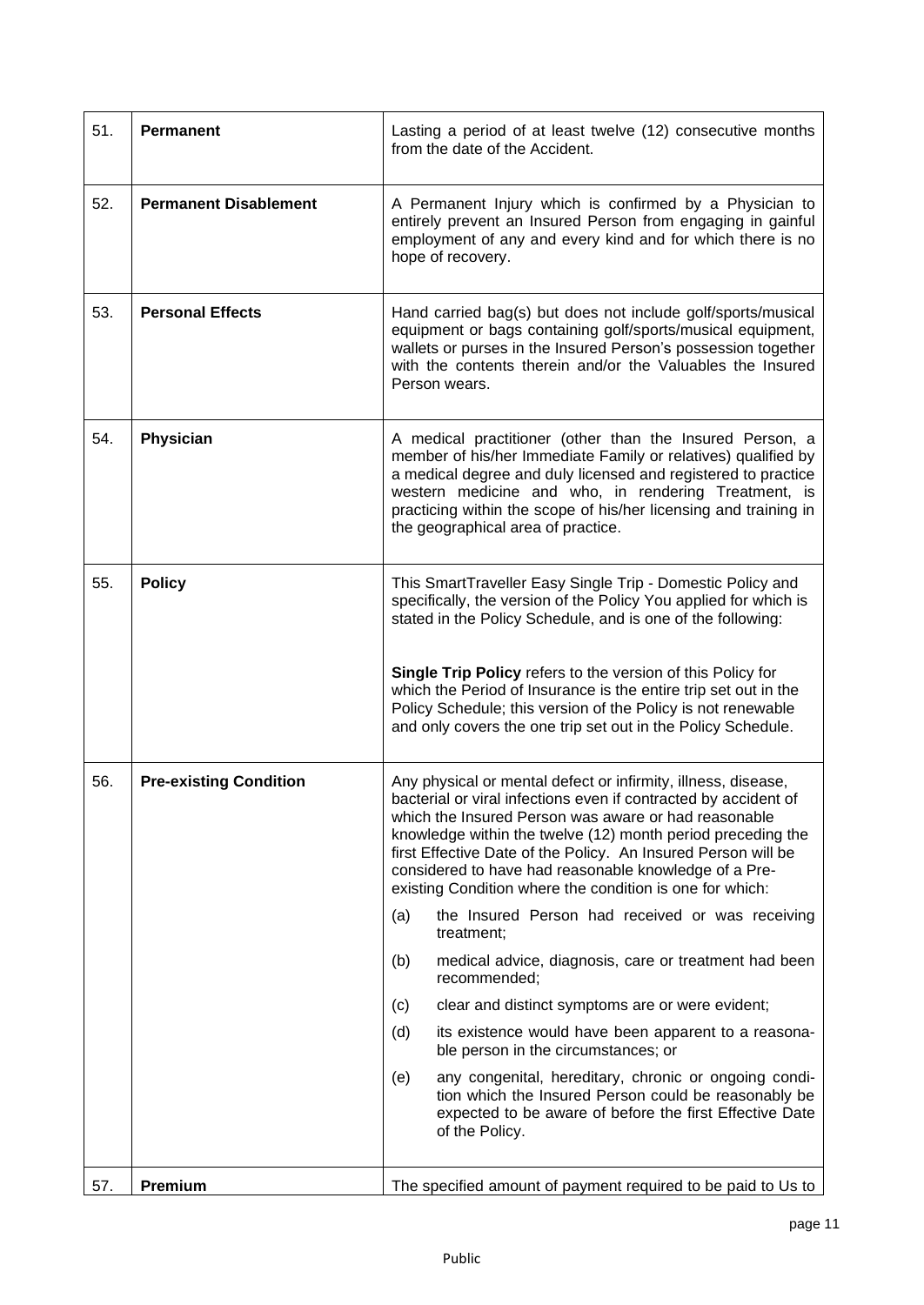|     |                                                   | provide the Cover under this Policy for the Benefits specified<br>in the Schedule of Benefits.                                                                                                                                                                                                                                                                                                                                                                                                                                                                                                                                                                                                    |
|-----|---------------------------------------------------|---------------------------------------------------------------------------------------------------------------------------------------------------------------------------------------------------------------------------------------------------------------------------------------------------------------------------------------------------------------------------------------------------------------------------------------------------------------------------------------------------------------------------------------------------------------------------------------------------------------------------------------------------------------------------------------------------|
| 58. | <b>Public Transport</b>                           | Transport services such as a licensed bus, taxi, or other<br>legal, licensed and scheduled ride-hailing services available<br>for use by the general public as fare-paying passengers at<br>recognized public stops/stations, and which services are not<br>obtained through a private arrangement basis. This excludes<br>all modes of transportation that are privately arranged,<br>chartered or arranged as part of a tour, even if the services<br>are regularly scheduled.                                                                                                                                                                                                                  |
| 59. | <b>Reasonable and Customary</b><br><b>Charges</b> | Charges for medical care which is Medically Necessary and<br>that do not exceed the general level of charges levied by<br>others of similar standing in the locality where the charge is<br>incurred, when furnishing like or comparable treatment,<br>services or supplies to individuals of the same sex and of<br>comparable age for a similar Illness or Injury and in<br>accordance with accepted medical standards and practice<br>could not have been omitted without adversely affecting the<br>Insured Person's medical condition. In Malaysia, Reasonable<br>and Customary Charges shall be deemed to be those laid<br>down in the Malaysian Medical Association's Schedule of<br>Fees. |
| 60. | <b>Reimbursement Basis</b>                        | Payment by Us only after a particular expense has first been<br>paid for by You and duly proved to Us.                                                                                                                                                                                                                                                                                                                                                                                                                                                                                                                                                                                            |
| 61. | <b>Schedule of Benefits</b>                       | The document which forms part of this Policy containing the<br>details of the Benefits payable by Us under the terms and<br>conditions of this Policy in respect of each event or loss<br>covered by this Policy according to the type of plan stated in<br>the Policy Schedule.                                                                                                                                                                                                                                                                                                                                                                                                                  |
| 62. | <b>Serious Injury / Serious Illness</b>           | Whenever applied to the Insured Person, is an Injury or<br>Illness which requires Treatment by a Physician in a Hospital<br>and which results in the Insured Person being certified by the<br>Physician as unfit to travel or continue with the Trip, within<br>the 30 days prior to the Trip. When applied to an Immediate<br>Family Member, it shall mean Injury or Illness certified by a<br>Physician as being dangerous to that Immediate Family<br>Member's life and requiring Hospitalization which results in<br>the discontinuation or cancellation of the Trip within the 15<br>days prior to the Trip.                                                                                 |
| 63. | <b>Specialist</b>                                 | A medical or dental practitioner (other than the Insured<br>Person and a member of his/her Immediate Family or<br>relatives) registered and licensed as such in the geographical<br>area of his practice where Treatment takes place and who is<br>classified by the appropriate health authorities as a person<br>with superior and special expertise in specified fields of<br>medicine or dentistry.                                                                                                                                                                                                                                                                                           |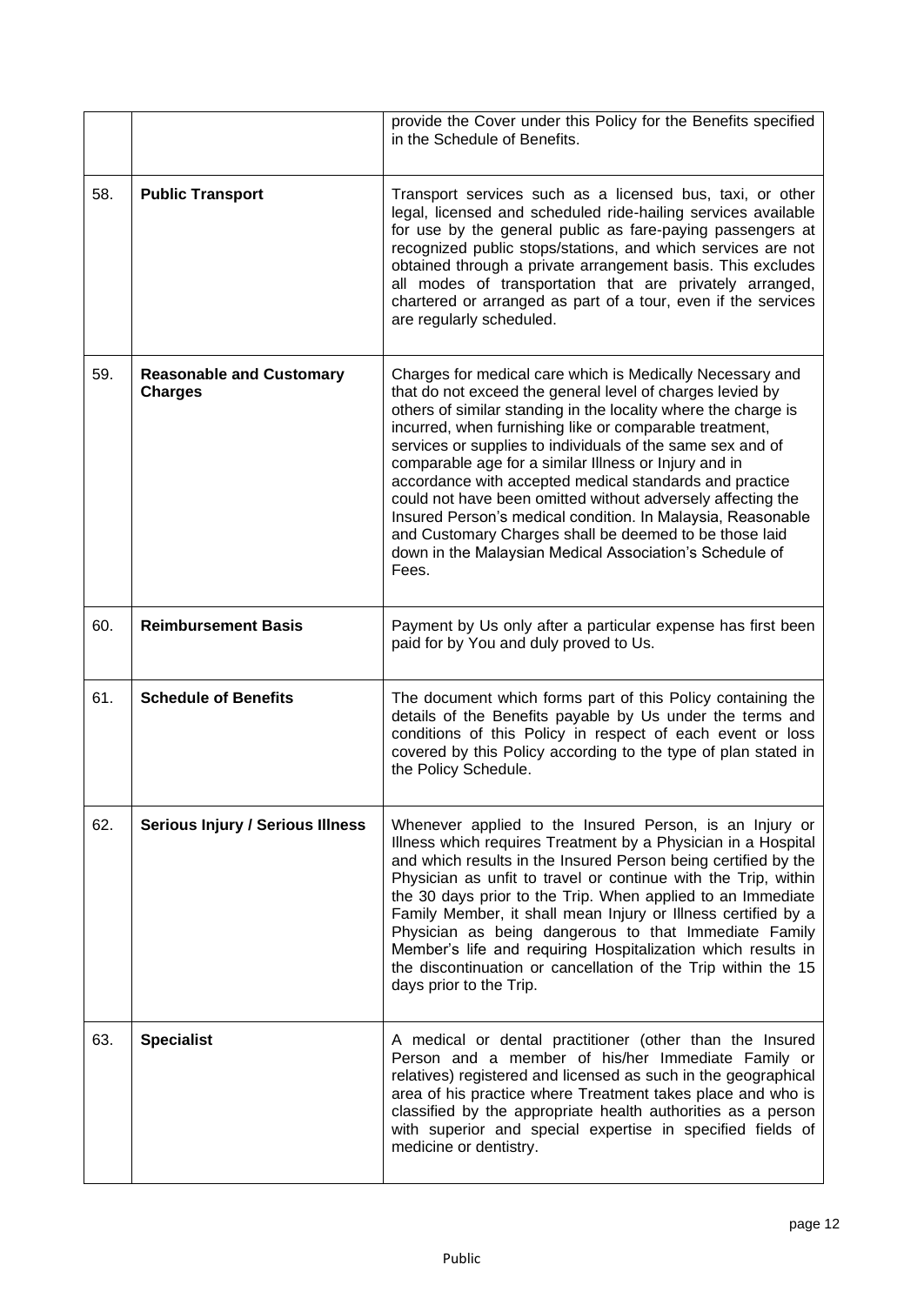| 64. | Sum Insured / Limit of Liability | The sum specified against each of the Benefits stipulated in<br>the Schedule of Benefits (and/or Endorsement, if applicable),<br>which is the maximum amount We will pay in the event of a<br>claim.                                                                                                     |  |  |
|-----|----------------------------------|----------------------------------------------------------------------------------------------------------------------------------------------------------------------------------------------------------------------------------------------------------------------------------------------------------|--|--|
| 65. | <b>Theft</b>                     | A permanent loss of an Insured Person's belongings which<br>occurs:                                                                                                                                                                                                                                      |  |  |
|     |                                  | when there is physical evidence of a break-in of the<br>(a)<br>premises (where applicable);                                                                                                                                                                                                              |  |  |
|     |                                  | (b)<br>when the Insured Person's belongings are taken or<br>attempted to be taken by force by causing or<br>attempting to cause death, hurt, wrongful restraint or<br>fear of the same;                                                                                                                  |  |  |
|     |                                  | when the Insured Person's belongings are taken by<br>(c)<br>force at any place to which the general public has free<br>access; the forceful taking must comprise the elements<br>of stealth and surprise;                                                                                                |  |  |
|     |                                  | (c)<br>when the Insured Person's belongings which are not<br>left Unattended are taken from a pocket, bag or purse<br>at any place to which the general public has free ac-<br>cess; the taking must comprise the element of stealth;<br>or                                                              |  |  |
|     |                                  | when the Insured Person's belongings are taken with-<br>(d)<br>out the Insured Person's consent with the intention of<br>permanently depriving the Insured Person of those be-<br>longings;                                                                                                              |  |  |
|     |                                  | provided always that the Insured Person has taken<br>reasonable steps to safeguard the Insured Person's<br>belongings or to prevent their loss.                                                                                                                                                          |  |  |
| 66. | <b>Travel Agent</b>              | A Travel Agent duly licensed and registered in Malaysia with<br>the relevant authorities.                                                                                                                                                                                                                |  |  |
| 67. | <b>Travel Companion</b>          | A person who, by prior planned arrangement, is the only<br>person travelling with and accompanying the Insured Person<br>for the entire duration of the Insured Person's Trip, including<br>departing and returning with the Insured Person.                                                             |  |  |
| 68. | <b>Treatment</b>                 | Surgery or medical procedures carried out by a Specialist for<br>any Injury or Illness.                                                                                                                                                                                                                  |  |  |
| 69. | <b>Trip</b>                      | The journey for leisure or business purpose within Malaysia<br>commencing from the time the Insured Person leaves his/her<br>place of residence or business (whichever is later) for a direct<br>journey to the intended destination(s) and ceases on which-<br>ever of the following that occurs first: |  |  |
|     |                                  | the expiry of the Period of Insurance specified in the<br>a)<br>Policy Schedule; or                                                                                                                                                                                                                      |  |  |
|     |                                  | b) the Insured Person's return to his/her place of resi-<br>dence or business in Malaysia, (whichever is earlier);                                                                                                                                                                                       |  |  |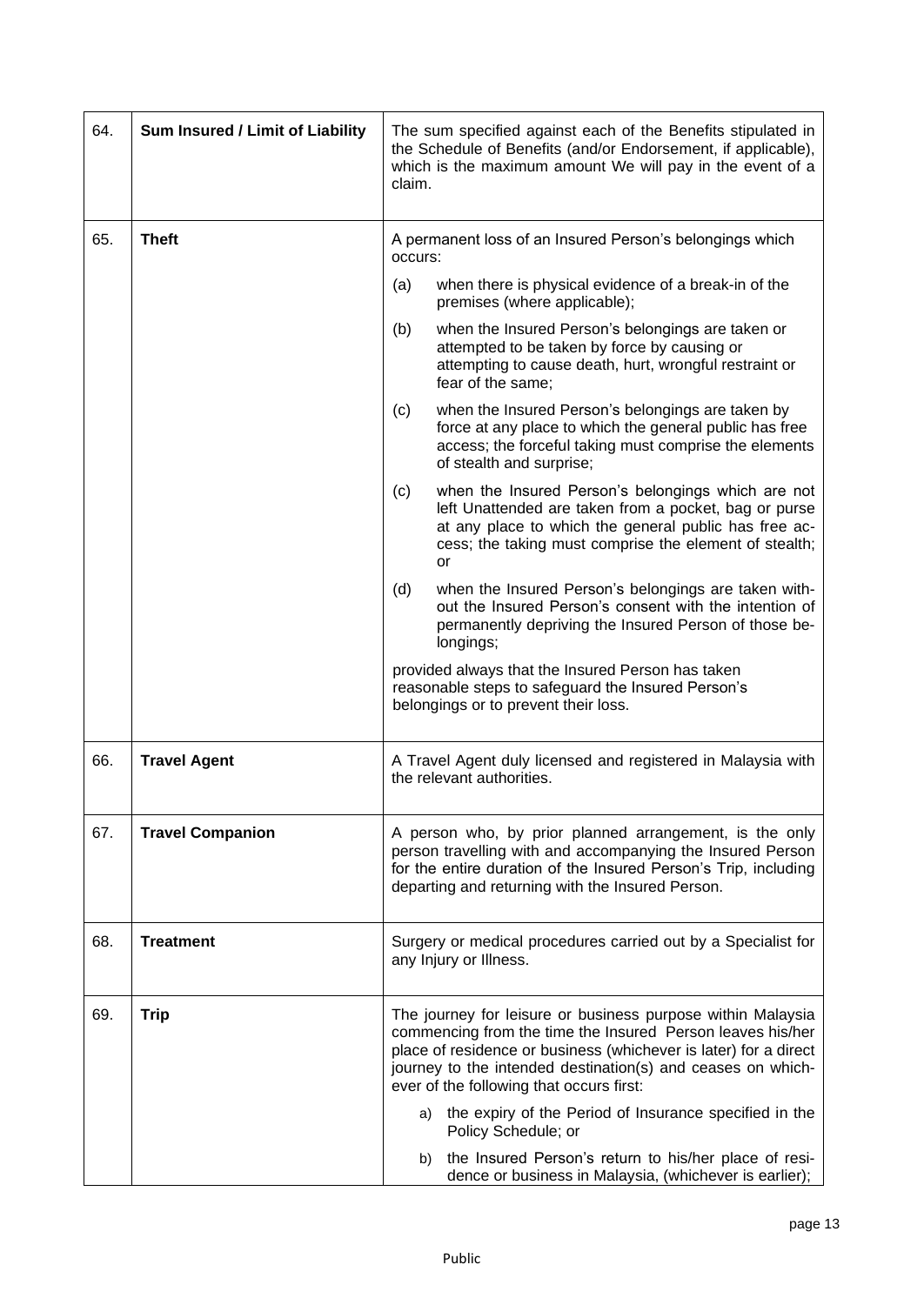|     |                                | The duration for each Trip shall not exceed thirty-one (31)<br>consecutive days from the commencement date of Trip.                                                                                                                                                                                                                                                                                                                                                                                                                                     |  |
|-----|--------------------------------|---------------------------------------------------------------------------------------------------------------------------------------------------------------------------------------------------------------------------------------------------------------------------------------------------------------------------------------------------------------------------------------------------------------------------------------------------------------------------------------------------------------------------------------------------------|--|
|     |                                | For one-way travel, coverage shall cease upon the arrival of<br>the Insured Person at the Common Carrier station or terminal<br>of the final Domestic destination.                                                                                                                                                                                                                                                                                                                                                                                      |  |
| 70. | <b>Ultra-marathon</b>          | Any footrace longer than the traditional marathon length of<br>42.195 kilometres.                                                                                                                                                                                                                                                                                                                                                                                                                                                                       |  |
| 71. | <b>Unattended</b>              | Is not limited to when an item is:                                                                                                                                                                                                                                                                                                                                                                                                                                                                                                                      |  |
|     |                                | not under the Insured Person's or the Insured Person's<br>(a)<br>Travel Companion's supervision; or                                                                                                                                                                                                                                                                                                                                                                                                                                                     |  |
|     |                                | left with a person other than the Insured Person's<br>(b)<br>Travel Companion or an authorised representative of<br>the Insured Person's accommodation or transportation<br>provider; or                                                                                                                                                                                                                                                                                                                                                                |  |
|     |                                | left in a position which is not within the Insured Per-<br>(c)<br>son's sight where it can be taken without the Insured<br>Person's knowledge.                                                                                                                                                                                                                                                                                                                                                                                                          |  |
| 72. | <b>Unlawful Act</b>            | Any act which is an offence or prohibited by the law or rules<br>of the geographical area in which the act is committed.<br>Unlawful act includes but is not limited to: driving motorized<br>vehicles without an appropriate and valid license, exceeding<br>any stipulated speed limit, driving whilst under the influence<br>of alcohol, generally any non-conformance or breach of the<br>Road Traffic Act or any applicable laws and regulations, and<br>participation in or acting as an accessory to any crime or<br>attempted crime or offence. |  |
| 73. | <b>Valuables</b>               | Gold, silver, or other precious metals, Jewellery, watches,<br>furs and including precious and semi-precious gems which<br>belong to an Insured Person.                                                                                                                                                                                                                                                                                                                                                                                                 |  |
| 74. | We/Us/Our/AXA                  | AXA Affin General Insurance Berhad or Our successors in<br>title.                                                                                                                                                                                                                                                                                                                                                                                                                                                                                       |  |
| 75. | You/Your/Yourself/Policyholder | The person(s) named as the Policyholder in the Policy<br>Schedule and/or to whom this Policy is issued.                                                                                                                                                                                                                                                                                                                                                                                                                                                 |  |

# **PART C - BENEFITS**

- 1. All Benefits in this Policy are subject to:
	- 1.1 the total maximum limits of Your chosen plan as stated in the Schedule of Benefits;
	- 1.2 the event giving rise to a claim having occurred within the Period of Insurance; and
	- 1.3 all the terms, conditions and general and respective/specific exclusions set out in this Policy.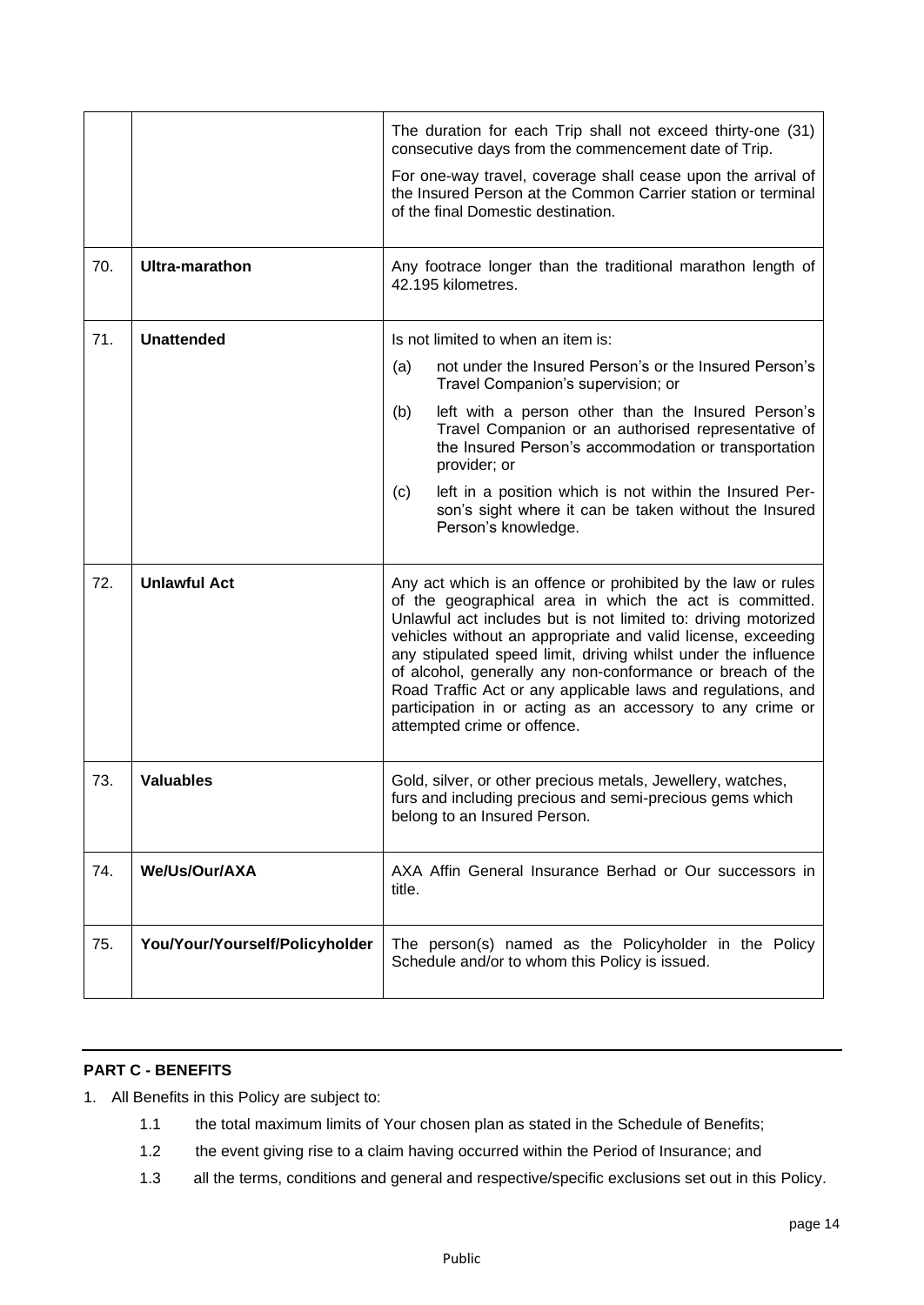2. Please refer to the section "ACTIONS AND/OR DOCUMENTS REQUIRED TO PROCESS YOUR CLAIM" for prerequisites to any claim for Benefits.

## **BENEFIT 1 – ACCIDENTAL DEATH**

We will pay the amount shown in the Schedule of Benefits if during the Period of Insurance an Insured Person shall sustain Injury resulting directly and independently of any other cause in death within one (1) year from the date of the Accident.

### **BENEFIT 2 – ACCIDENTAL PERMANENT DISABLEMENT**

We will pay according to the percentages described in the Scale of Compensation below if the Insured Person sustains an Injury in an Accident occurring during the Insured Person's Trip which results in any one of the following losses within one (1) year of the date of the Accident.

| <b>Scale of Compensation</b>                      |             | Percentage of Sum Insured (%) |
|---------------------------------------------------|-------------|-------------------------------|
| 1) Permanent Total Disablement                    |             | 100%                          |
| 2) Loss of Limb                                   |             | 100%                          |
| 3) Total Loss of Sight of one eye or both<br>eyes |             | 100%                          |
| 4) Loss of lens of eye                            |             | 50%                           |
| 5) Permanent and Total Loss of hearing            | - both ears | 75%                           |
|                                                   | - one ear   | 15%                           |
| 6) Permanent and Total Loss of Speech             |             | 50%                           |

#### Conditions:

- 1. No benefit will be payable:
	- a) Under Benefit 1 or 2.1 unless such death or loss occurs within twelve (12) months from the date of Accident.
	- b) Under Benefit 2.2 to 2.6 except on proof to Us that the disablement has continued for twelve (12) months from the date of Accident and in all probability will continue for the remainder of the Insured Person's life.
- 2. The maximum amount of all benefits payable under Benefit 1 or 2 for one or more injuries sustained by the Insured Person during the Period of Insurance shall not exceed the limit stated in the Schedule of **Benefits**

# **BENEFIT 3 – MEDICAL**

#### **BENEFIT 3A – MEDICAL AND HOSPITAL EXPENSES**

We will pay on a Reimbursement Basis the Reasonable and Customary Charges incurred as a direct result of Injury (including cost of emergency dental treatment for the alleviation of sudden pain but excluding dentures and crowns) sustained by the Insured Person during the Period of Insurance, subject to such charges being incurred pursuant to a consultation with, and in accordance with prescriptions by, a Physician or Specialist in respect of such Injury.

We will also reimburse the necessary follow-up medical, Hospital and treatment expenses (including the cost of a private ambulance or professional home-nursing fees) incurred by the Insured Person as a result of an Injury occurring during the Insured Person's Trip for a maximum period of ninety (90) days after the initial treatment from an attending Medical Practitioner provided that initial treatment must have been sought within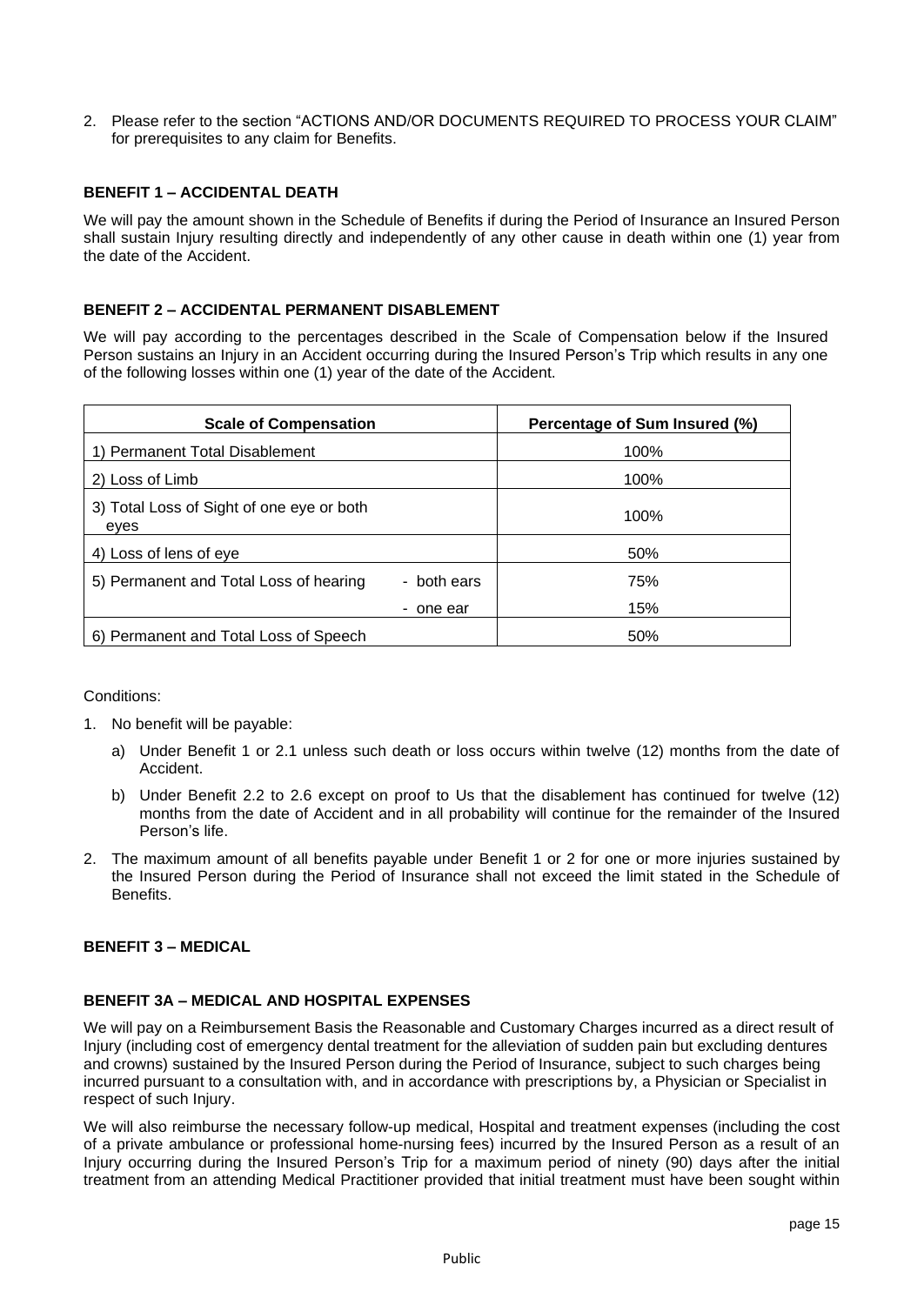twenty four (24) hours from the time the Injury occurred.

If We have paid any amount under this Benefit 3A which We later find that We should not have paid or does not fall within the Coverage of this Benefit 3A, We retain the right to recover such amount from You or Your estate.

### **BENEFIT 3B – COMPASSIONATE VISITATION BENEFIT DUE TO HOSPITALIZATION**

- 1. In the event the Insured Person is Hospitalized due to Injury or Illness during his/her Trip and no adult family member or friend is with him/her, We will pay on a Reimbursement Basis the necessary travelling expenses (economy travel ticket) and reasonable accommodation expenses incurred for an adult family member or friend required on medical advice from the treating Physician to travel or remain behind with the Insured Person whilst the Insured Person is Hospitalized during his/her Trip.
- 2. If the accommodation and/or travelling expenses are, in Our view, not necessary or reasonable, we retain the right to pay only what We consider to be necessary or reasonable.
- 3. This Benefit 3B does not cover any other incidental expenses and/or charges which are incurred by the Insured Person's relative or friend including, but not limited to, the cost of other transport, upgrades, drinks, meals, telephone or mobile telecommunication charges, and optional or additional room services.

### **BENEFIT 3C – CHILD CARE**

- 1. Additional accommodation and travelling expenses as child care benefit for the Insured Person's relative or friend required on medical advice from the treating Physician to take care of the Insured Person's children travelling with the Insured Person plus the cost of a return Trip economy class air ticket incurred by the Insured Person's relative or friend to accompany the Insured Person's children who are left unattended as a result of the Insured Person's hospitalization during the Trip.
- 2. If the accommodation and/or travelling expenses are, in Our view, not necessary or reasonable, we retain the right to pay only what We consider to be necessary or reasonable.
- 3. This Benefit 3C does not cover any other incidental expenses and/or charges which are incurred by the Insured Person's relative or friend including, but not limited to, the cost of other transport, upgrades, drinks, meals, telephone or mobile telecommunication charges, and optional or additional room services.

## **BENEFIT 3D – DAILY HOSPITAL ALLOWANCE**

If the Insured Person is admitted into a Hospital as an In-Patient in Malaysia on the recommendation of a Physician or Specialist as a result of Injury sustained during the Trip, We will pay to the Insured Person a benefit of RM50 for each complete twenty four (24) hours he/she is Hospitalized up to RM1,000 provided a valid claim is payable under Benefit 3A.

#### **Notwithstanding anything to the contrary, the total amount payable pursuant to Benefit 3A to 3D shall not exceed the Sum Insured/Limit of Liability stipulated under Benefit 3A.**

#### **BENEFIT 3E - EMERGENCY MEDICAL EVACUATION**

We will pay for the necessary expenses incurred for Emergency transportation and medical care en route to move an Insured Person, when it is deemed medically necessary due to the Injury of the Insured Person, to the nearest Hospital in Malaysia where appropriate care and facilities are available. In the event of such an Emergency, the Insured Person must contact Us immediately for approval by Us for all Emergency medical evacuations. We retain the right to decide the place to which the Insured Person shall be transported to.

We will pay the reasonable transportation cost of one qualified medical attendant accompanying the Insured Person on an Emergency medical evacuation when this is deemed necessary by Us.

Please contact Our twenty-four (24) hours AXA Travel Assistance Hotline as appearing in the Policy Schedule and provide the following information: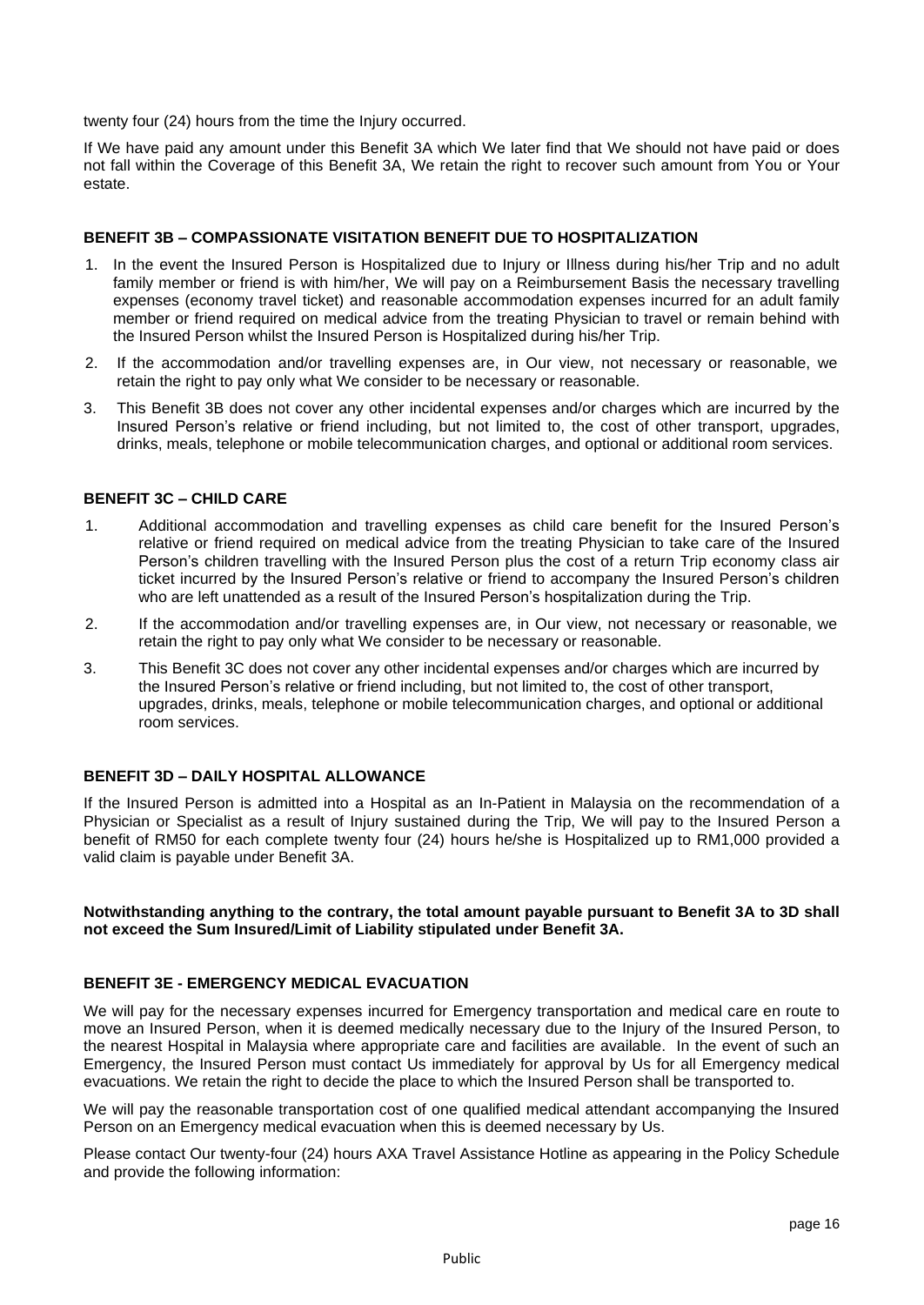- 1. The Insured Person's full name, traveling dates, NRIC/Employment Pass number and policy number.
- 2. The name of the place and telephone number where We can reach the Insured Person or his/her representative; and
- 3. A brief description of the Emergency and the nature of help required.

# **BENEFIT 3F - EMERGENCY MEDICAL REPATRIATION**

In the event that the Insured Person is Hospitalized during his/her Trip and it is medically necessary for the Insured Person to be repatriated to the nearest Hospital to his/her place of residence in Malaysia to continue treatment due to the Insured Person's Injury, We will pay the reasonable and necessary repatriation costs including the reasonable transportation cost of one qualified medical attendant accompanying him/her. In the event of Emergency medical repatriation, the twenty-four (24) hours AXA Travel Assistance must be contacted immediately to approve all Emergency medical repatriations.

We retain the right to decide whether Emergency medical repatriation is required or not.

#### **BENEFIT 3G – REPATRIATION OF MORTAL REMAINS**

- 1. In the event of death due to Injury of the Insured Person during the Trip, We will pay on a Reimbursement Basis the reasonable charges for burial or cremation in the place where the death occurred, including the reasonable cost of transportation of body or ashes to the Insured Person's place of residence in Malaysia only up to the limit as stated in the Schedule of Benefits. The twentyfour (24) hours AXA Travel Assistance must be contacted immediately to approve repatriation of mortal remains.
- 2. We will not pay for:
	- 2.1 the costs of conveyance of the Insured Person's body or ashes from Malaysia to a foreign destination; and
	- 2.2 expenses related to religious ceremonies or rites

#### **Exclusions applicable to Benefit 3**

We will not pay for claims in respect of:

- a) surgery, medical or dental treatment which in the opinion of the Physician or Specialist treating the Insured Person can be reasonably delayed until the Insured Person's returns to his/her place of residence or business in Malaysia;
- b) the additional cost of single or private room accommodation at a Hospital, clinic or nursing home, except, where the Physician or Specialist treating the Insured Person deems it necessary for the Insured Person to occupy such accommodation;
- c) Emergency medical evacuation and repatriation due to any form of Mountain Sickness; and
- d) Any injury that occurred before the commencement of the Insured Person's Trip.

In addition to the General Exclusions and other than the listed reasons in the Benefits sections, We will not pay for any claims in respect of:

- (a) Your travel to a specific area or event against the advice of any of the authorities of the Malaysian government including but not limited to the Ministry of Home Affairs of Malaysia; or
- (b) Your failure to obtain any recommended vaccines, inoculations, or medications prior to Your trip.

# **BENEFIT 4 – PERSONAL BELONGINGS**

## **BENEFIT 4A - BAGGAGE AND PERSONAL EFFECTS**

1. Subject to the Exclusions stated in Benefit 4A and 4B and the limits in the Schedule of Benefits, We will pay on a Reimbursement basis for Loss of or Damage to the Insured Person's Articles\* due to theft or the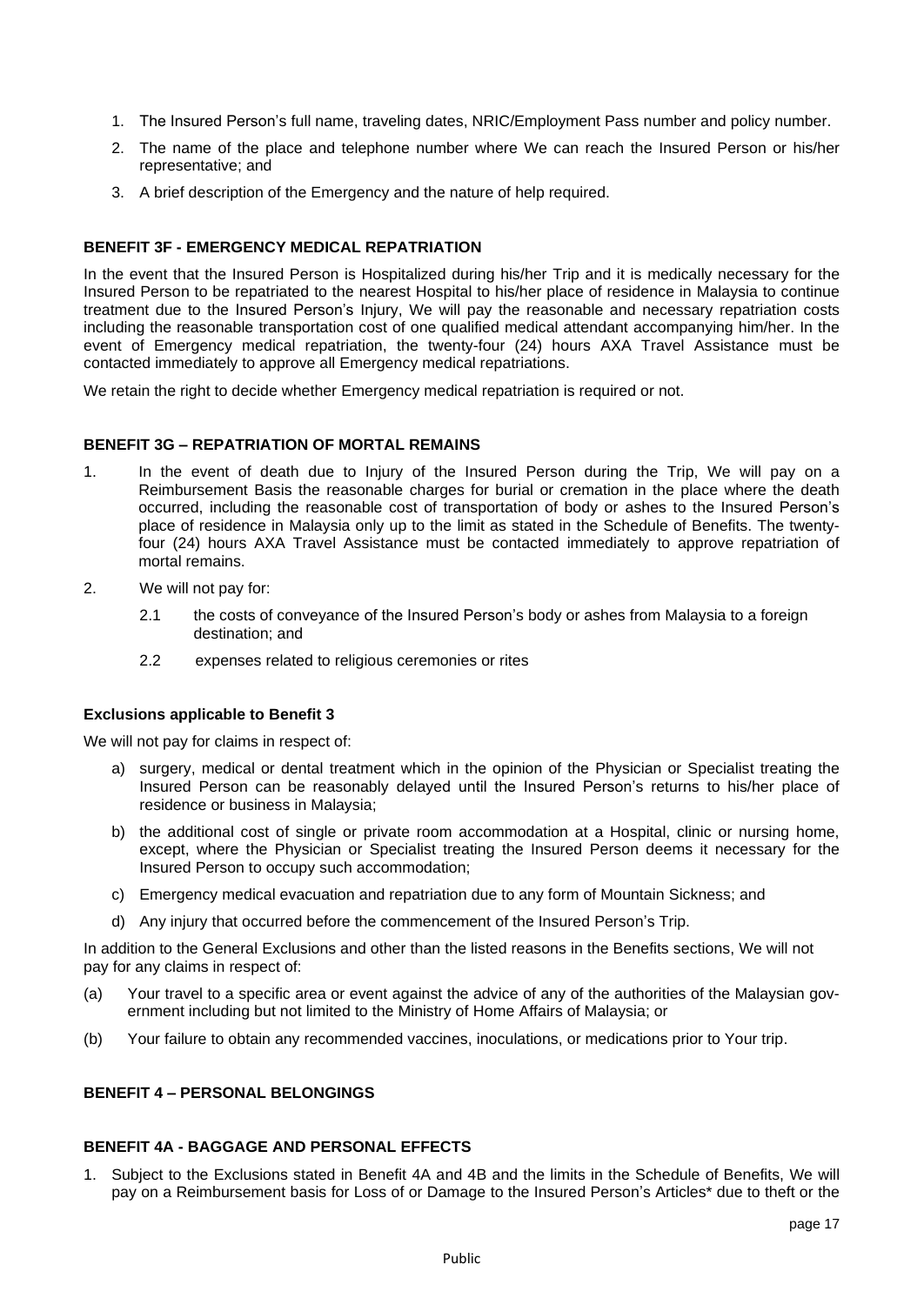negligence of the Common Carrier.

\*Under this Benefit, Articles refer to the Insured's Baggage, Personal Effects and items in the Insured Person's Baggage.

- 2. We will pay on a Reimbursement Basis to the Insured Person as described in Paragraph 1 provided that the Articles were:
	- a) brought by the Insured Person on the trip;
	- b) purchased by the Insured Person during the trip (including clothing and Personal Effects worn or carried by the Insured Person); or
	- c) in the Lost or Damaged Baggage.
- 3. We will pay on a Reimbursement Basis to the Insured Person for:
	- a) Baggage as described in paragraph 1 up to a limit of RM150 per Baggage; and
	- b) Personal Effects as described in paragraph 1 up to a limit of RM250 per item of Personal Effects.
- 4. If any item consists of Articles in a pair or set, We will not pay more than the per Article limit as specified in the Schedule of Benefits of the Insured Person's chosen plan.
- 5. We will decide whether to pay on a Reimbursement Basis the cost of the lost item or pay on a Reimbursement Basis the repair cost or the cost of replacement of a similar make and model of the damaged item, subject to due allowance for wear and tear and depreciation, whichever amount is lower.
- 6. If the value of the replacement of an Article is lower than the respective limits, We will pay on a Reimbursement Basis on the actual value.
- 7. If any Article is proven to be beyond economical repair, a claim will be dealt with under this Policy as if the Article had been lost.
- 8. If the Insured Person purchases a comparable replacement for the lost Article, We will pay on a Reimbursement Basis the replacement cost provided that the lost Article was not more than two (2) years old at the date of Loss. If the Insured Person cannot prove the age of the lost Article, or if the Article is more than two (2) years old, or if the Article is not replaced, We will deal with the claim on the basis of original purchase value of the Article less depreciation and/or the cost of repair, if applicable. If any Article is proved to be beyond economical repair, a claim will be dealt with under this policy as if the Article had been lost.
- 9. Notwithstanding anything under this Benefit, jewellery and watches belonging to the Insured Person are only covered against theft under these circumstances:
	- a) when snatched from the Insured while the jewellery or watch was being worn by the Insured Person;
	- b) when kept in baggage and personally attended by the Insured Person at all times; or
	- c) when kept in a Hotel safe managed by the Hotel.
- 10. For Loss or Damage caused by Theft or robbery during the Trip, a report must be made at the nearest police station or relevant authorities within the jurisdiction where the incident took place within twenty-four (24) hours of the incident. A copy of the report must be submitted to Us to support a claim.
- 11. For Loss or Damage of items, proof of the Insured Person's purchase such as, but not limited to, receipts, bank statements or credit card statements, must be submitted to Us to support a claim. If no such proof is submitted, We may at Our sole discretion decline a claim or accept it at a reduced value or less any compensation paid either by Common Carrier or others.

# **Exclusions applicable to Benefit 4A:**

We will not pay for claims in respect of:

a) Loss of or Damage to items such as photos, art works, sculptures, musical equipment, sports equipment, golf equipment, stamps, documents, contact or corneal lenses, dentures, glass, china, porcelain, crystal, marble, earthenware, tortoise shells, bulbs or valves, fragile Articles such as wine, liquor, mirror, spectacles, cameras, mobile phones, tablet or notebook computers (or laptops), and other similar items; however, We will pay for Loss of or Damage to cameras, mobile phones, tablet or notebook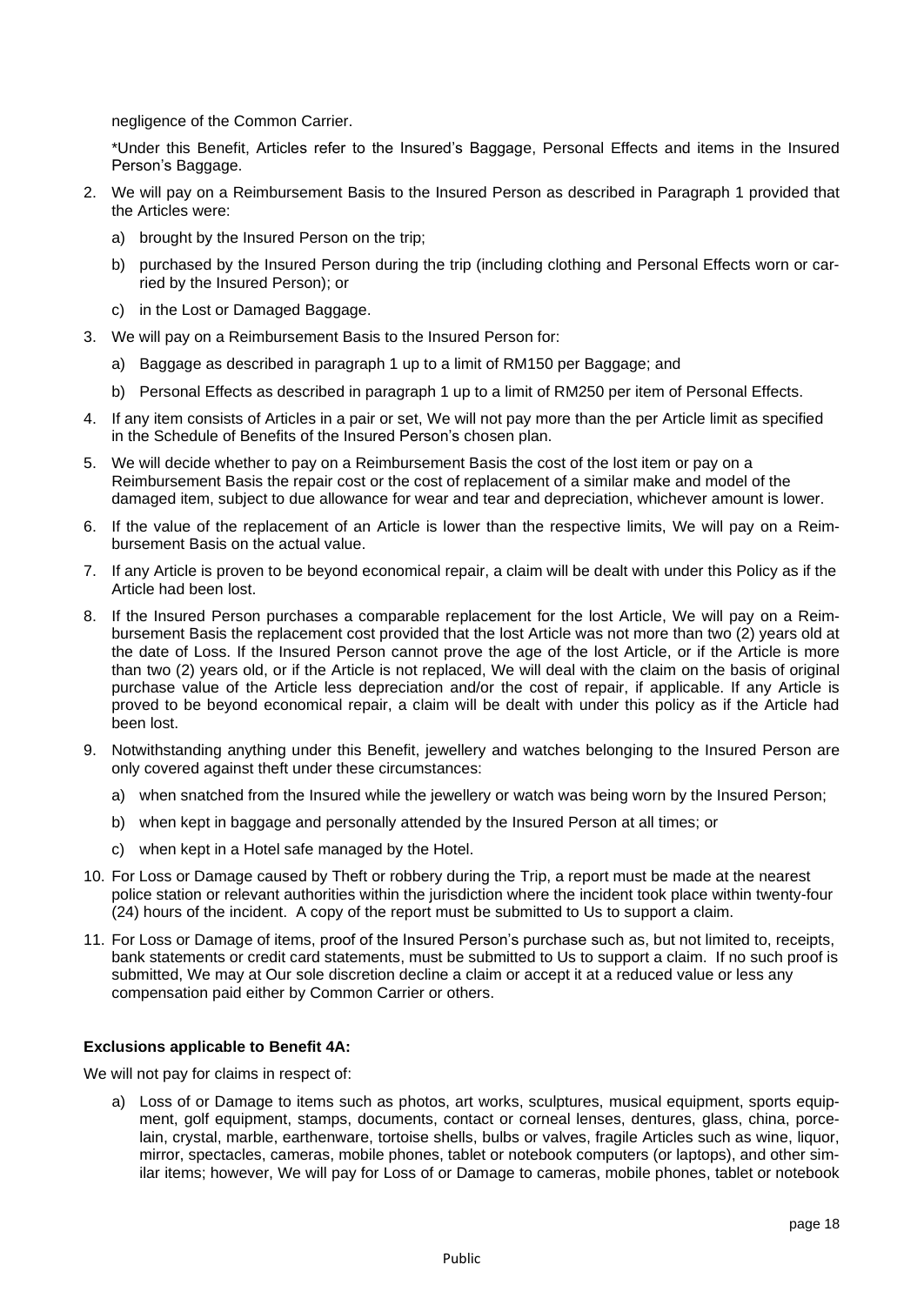computers (or laptops) due to theft, attempted theft, robbery, attempted robbery, or the negligence of the Common Carrier;

- b) money, securities, cheques or cards including but not limited to debit or credit cards, identity cards, driver's licences or any cards or vouchers with a stored/monetary value;
- c) Information or data stored in tapes, cards, discs or other storage mediums;
- d) Loss or Damage to Baggage occurring during the Trip unless:
	- I. the Baggage was in the custody of a Common Carrier or Hotel when the Loss or Damage occurred;
	- II. the Loss or Damage was first reported to and a claim was made against the operator of the Common Carrier or Hotel;
	- III. the operator of the Common Carrier or Hotel refuses to compensate You for the Loss or Damage to Your Baggage; and
	- IV. there is proof of such refusal by the operator of the Common Carrier or Hotel acceptable to Us;

If the operator of the Common Carrier or Hotel pays partial compensation for Loss or Damage to the Insured Person's Baggage, the Insured Person's claim will only be for the remaining part left unpaid;

- e) any item whilst in the custody of a Common Carrier, unless reported immediately upon discovery and in the case of an Airline, a Property Irregularity Report is obtained;
- f) goods traded in the course of business, samples, foodstuff and consumable items (including but not limited to food, beverage, medicine);
- g) Loss of or Damage caused by normal wear and tear, scratching, shortage, shrinking, denting, rusting, disappearance, atmospheric or climatic conditions, inherent vice gradual deterioration, moths, vermin, inherent vice, mechanical or electrical breakdown or derangement, or by the Insured Person's actions in attempts to repair, clean or alter the Insured Person's property;
- h) Loss not reported to the police or relevant authority within the jurisdiction where the incident took place within twenty-four (24) hours of the occurrence of the Loss or Damage;
- i) Loss or theft of property left Unattended in a public place or in an Unattended vehicle unless stored completely out of view in the trunk of the vehicle, the vehicle is fully locked with all windows shut at the time of the incident and there is visible proof of forced entry;
- j) Loss of or Damage to any item as a result of insurrection, rebellion, revolution, civil war, usurped power, or action taken by government authorities in hindering, combating or defending against such an occurrence;
- k) Loss of or Damage to any item arising from the confiscation or detention by Customs or other Officials;
- l) Any item that is insured under any other insurance, or otherwise reimbursed in full by a Common Carrier or a Hotel or any other source;
- m) Loss or theft of any property as a result of the Insured Person's failure to take due care and precautions for the safeguard and security of such property;
- n) Baggage that is sent in advance, mailed or shipped separately;
- o) Any item that is loaned, rented or hired;
- p) the Insured Person's wilful acts, omission, negligence or carelessness;
- q) Unexplained and mysterious disappearance of Your Baggage or Personal Effects; and
- r) Loss of jewellery except as stated in item (6) of Benefit 4A above.

For Loss or Damage caused by theft during the Trip, a police report must be made at the nearest police station where the incident took place within twenty four (24) hours of the incident. You must submit a copy of the police report to Us to support Your claim.

For the Loss or Damage of items, Insured Person must submit to Us proof of Your purchase, e.g. receipts or credit card statements, to support Your claim. If You do not do so, We have the right to decline Your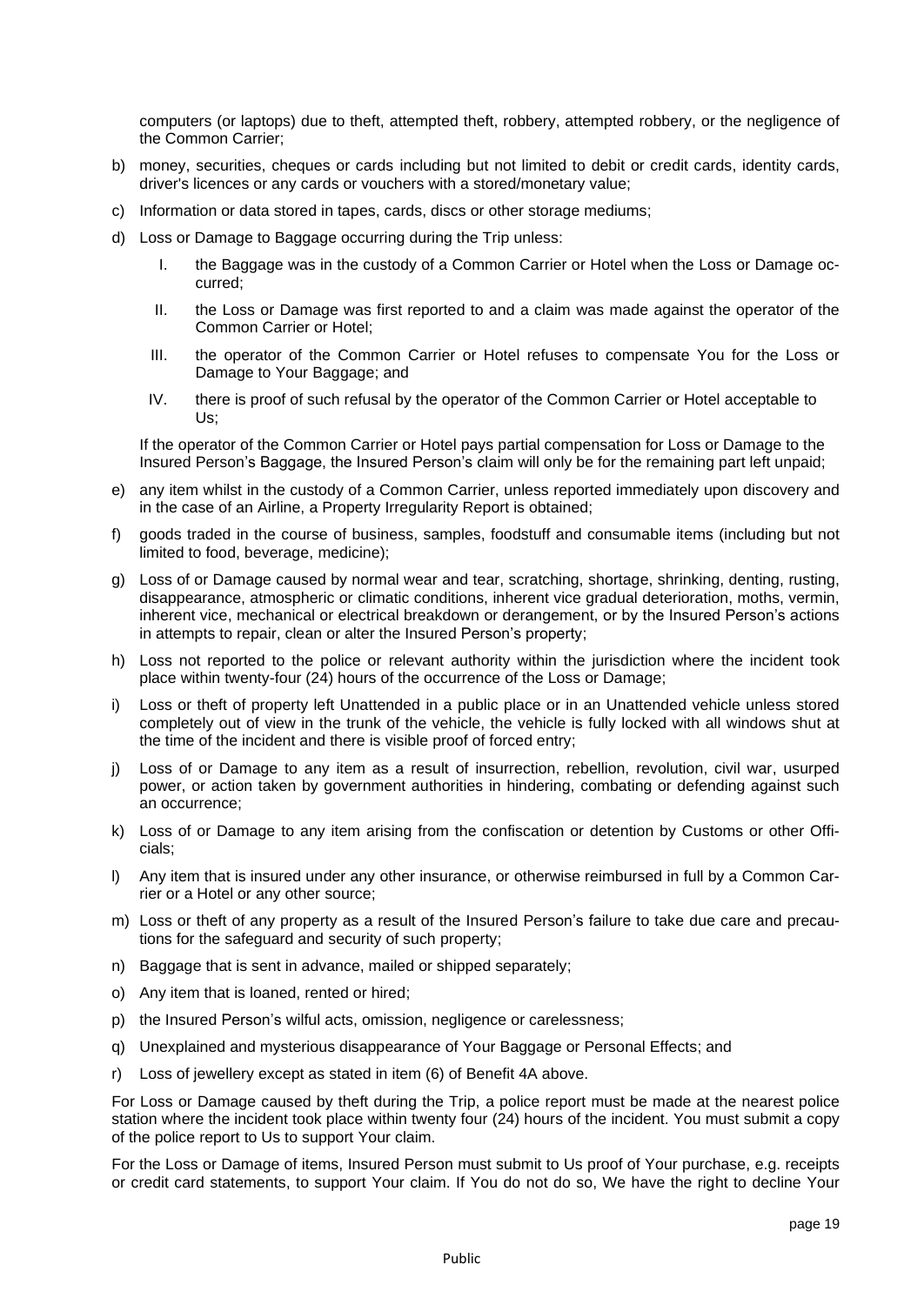claim or to accept it at a reduced value.

### **BENEFIT 4B - PERSONAL MONEY AND TRAVEL DOCUMENTS**

We will pay on a Reimbursement Basis to the Insured Person for:

- a) up to the amount stated in Schedule of Benefits for the expenses incurred by the Insured Person in obtaining replacement of travel documents (namely, passport, travel tickets and other relevant travel documents), in the event of Loss of the Insured Person's travel documents; and
- b) up to the amount stated in Schedule of Benefits, in the event of Loss of the Insured Person's money (cash, traveller's cheques or banknotes), provided that:
	- I. the money were at all times kept with the Insured Person or in a hotel safe and the Loss was due to robbery, Burglary or theft during the Trip; and
	- II. a report was lodged at the nearest police station where the incident took place within twentyfour (24) hours after the incident occurred and a written statement was obtained from the police to substantiate the claim.

#### **Exclusions applicable to Benefit 4B**

We will not pay for claims in respect of:

- a) Loss arising from confiscation or detention by Customs or other Officials;
- b) Loss or theft of travel documents/money left Unattended in a public place or in an Unattended vehicle or as a result of the Insured Person's failure to take due care and precautions for the safeguard and security of the money;
- c) Loss that is otherwise reimbursable by the hotel, where the money was kept in a hotel safe; and
- d) Unexplained and mysterious disappearance.

## **BENEFIT 4C – BAGGAGE DELAY**

- 1. We will pay the Insured Person compensation when the Insured Person's checked-in Baggage is delayed, misdirected or temporarily misplaced by the Common Carrier from the time of his/her arrival at the scheduled destination within Malaysia or upon the return journey back to your place of residence or place of business up to the limit as follows:
	- a) RM200 for every six (6) complete hours if the delay occurs at the scheduled destination within Malaysia (for avoidance of doubt, the amount of RM200 is based on each claim and not on each piece of baggage); or
	- b) A lump sum of RM200 if the delay is at least six (6) hours upon the return journey back to the Insured Person's place of residence or place of business (for avoidance of doubt, the amount of RM200 is based on each claim and not on each piece of baggage).
- 2. For avoidance of doubt, the payments under this Benefit are in respect of each claim made, regardless of the number of pieces of Baggage involved.
- 3. For the purposes of this Benefit 4C, the period of delay shall be calculated from the time the Insured Person arrives at the baggage pick-up point to the time the Insured Person receives the Insured Person's Baggage.
- 4. If a claim for this Benefit 4C is made in respect of any one event, a claim cannot be made for Benefit 4A in respect of the same event.

#### **Exclusions applicable to Benefit 4C**

We will not pay for claims if:

- a) Baggage delay not immediately reported to the Common Carrier;
- b) The Insured Person's failure to obtain a written confirmation from the carriers or their handling agents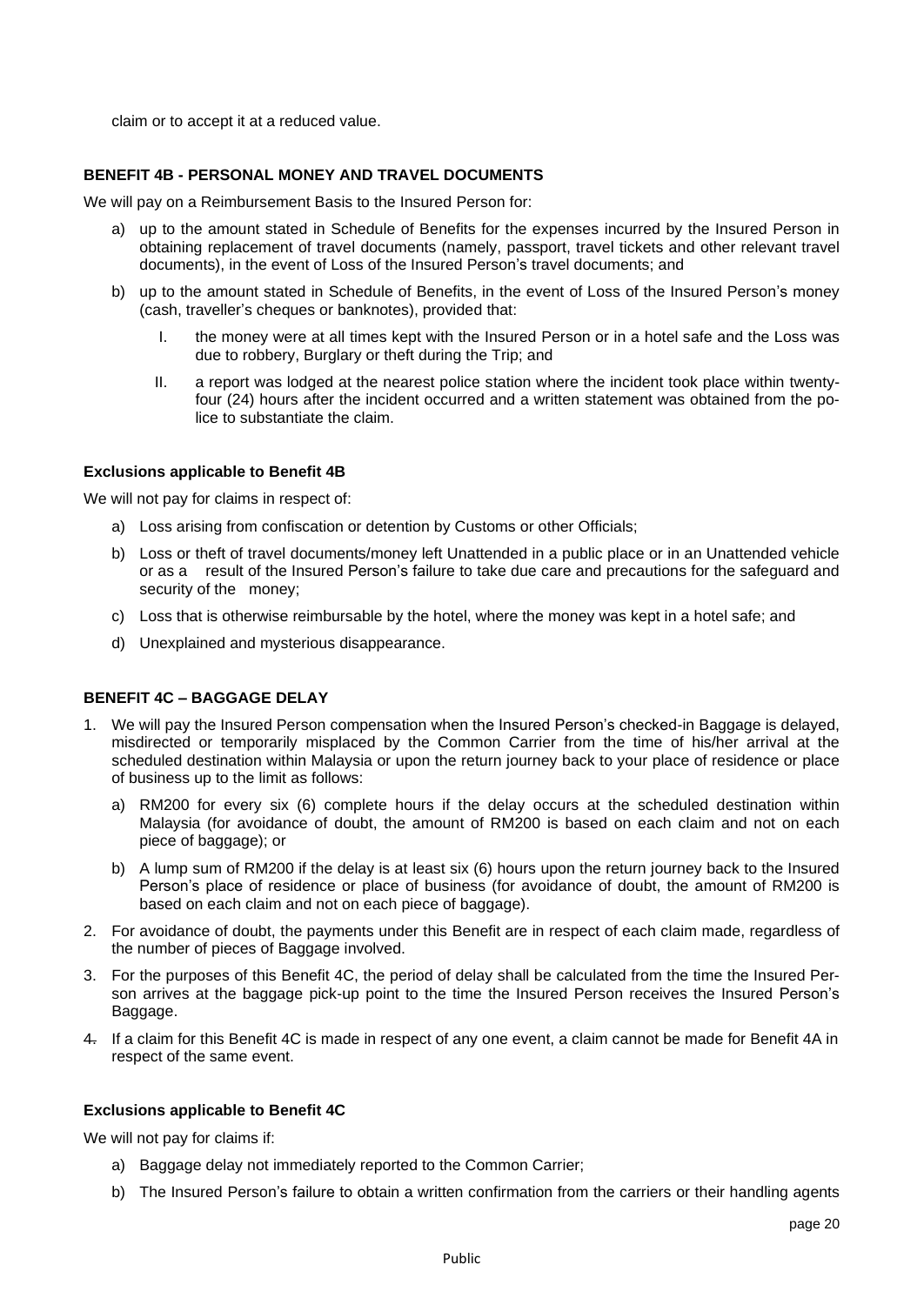on the actual date and time of Baggage delivery.

c) the Insured Person's Baggage is legally delayed, held or confiscated by Customs or other Officials.

## **The Insured Person can only claim under either Benefit 4A or 4C for any one event.**

### **BENEFIT 5 – TRAVEL INCONVENIENCE AND CANCELLATION**

#### **BENEFIT 5A – TRAVEL DELAY**

- 1. We will pay You RM 200 for the first completed six (6) hours of delay up to the limit stated in the Schedule of Benefits, if You have arranged to travel by Common Carrier and its scheduled departure is delayed from the time specified in the itinerary supplied to You due to the listed reasons below only:
	- a) Natural Disaster;
	- b) inclement weather conditions;
	- c) strike or industrial action;
	- d) mechanical breakdown of Common Carrier;
	- e) grounding of Common Carrier as a result of mechanical or structural defect;
	- f) any events leading to airspace restriction or the closure of airport, Common Carrier's terminal, station or port You are departing from or arriving at.
- 2. If any part of Your Trip is cancelled due to the delay but You still continue with the rest of Your Trip, We will reimburse You up to RM500 for the non-refundable deposits or charges You have agreed to pay for or had paid in advance for those parts that are cancelled.
- 3. The period of delay shall be calculated from the original scheduled departure time as stated in the Insured Person's travel document or ticket to the departure of the next available Common Carrier or any other alternative means of transportation, whichever may be the earlier.
- 4. The length of and reason for the delay must be verified in writing by the operator of the Common Carrier. If You are entitled to a refund of all or part of such expenses from another source, We will only reimburse You the amount unrecovered from that source.

#### **Exclusions applicable to Benefit 5A**

We will not pay for claims arising directly or indirectly from, in respect of, or caused by:

- a) the Insured Person's failure to arrive at the immediate gate/point of departure according to the itinerary supplied to Insured Person;
- b) Insured Person's failure to obtain verification in writing of the length of and reason for delay from the operator of the Common Carrier;
- c) the Insured Person's late arrival at the immediate gate/point of departure according to the itinerary supplied to the Insured Person, unless caused by strike or industrial action;
- d) strike, riot or industrial action which existed on the Issue Date;
- e) any delay which the Insured Person is made aware of at least twenty-four (24) hours or more prior to the original scheduled departure time as stated in the Insured Person's tickets; and
- f) any travel insurance, including this Policy, purchased within six (6) hours of the original scheduled departure time as stated in the Insured Person's travel document or ticket

### **BENEFIT 5B – LOSS OF DEPOSIT OR CANCELLATION**

This Benefit 5B is available only if this Policy has been issued at least 14 days before the Period of Insurance.

1. Cancellation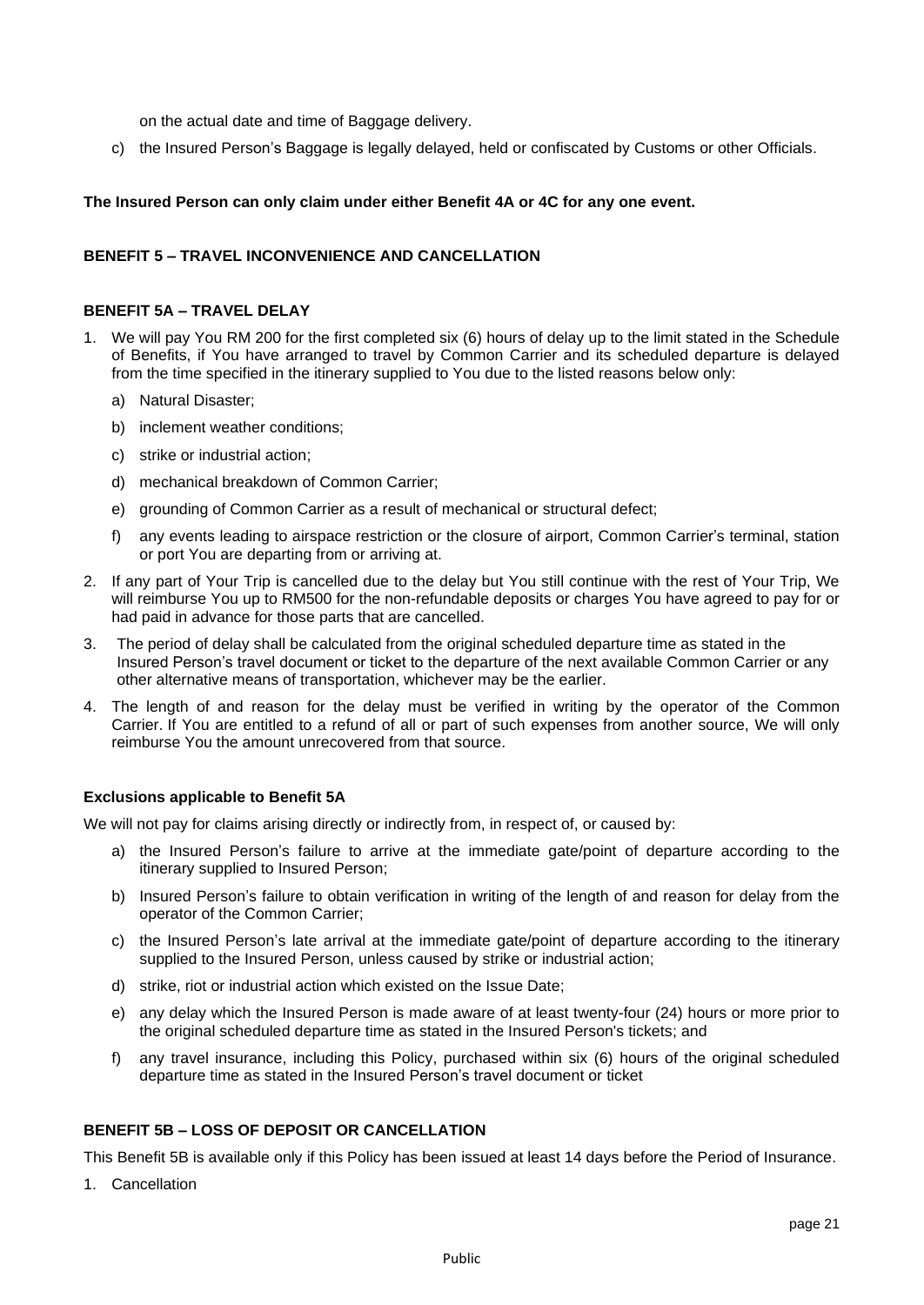We will pay on a Reimbursement Basis for Loss of non-refundable, non-utilized and/ or non- transferrable deposits or charges the Insured Person agreed to pay or has paid in advance for the Insured Person's Trip only including but not limited to the Trip package, Entertainment Ticket, accommodation and the like if due to the listed reasons below only:

- 1.1 the Insured Person's cancellation arises from any one of the Causes Beyond the Insured Person's Control;
- 1.2 if the Trip package, Entertainment Ticket, accommodation or the like cannot be utilized anymore at any other time or date; and
- 1.3 such Loss occurs at any time after the issuance of this Policy and before the start of the Period of Insurance.
- 2. Postponement

If payment has been made in advance for the Insured Person's Trip and the Trip is postponed due to Causes Beyond the Insured Person's Control causes, We will pay on a Reimbursement Basis the additional charges required to change the Insured Person's travel dates.

3. Single Trip Policy

For a Single Trip Policy, this Policy will terminate once a Claim for this Benefit 5B has been paid; a new policy will have to be bought to cover another Trip or the postponed Trip as travel dates and/or circumstances may have changed.

### **The Insured Person can only claim under either Benefit 5B.1 (Cancellation) or 5B.2 (Postponement) for any one Trip.**

### **Exclusions applicable to Benefit 5B**

#### **We will not pay for claims:**

- a. if the Issue Date is less than fourteen (14) days before the start of the Period of Insurance;
- b. for any loss in respect of a Child if the Child is included in the Family Plan less than fourteen (14) days before the starts of the Trip;
- c. in respect of any cancellation made purely out of concern for safety when the destination is in fact safe for travel and there has been no travel warning issued by the government of such destination and/or no airport closure; or
- d. Any claim where You cannot travel or choose not to travel because of an advisory against travel issued by any of the authorities of the Malaysian government including but not limited to the Ministry of Home Affairs of Malaysia.

# **BENEFIT 5C – TRAVEL CURTAILMENT**

- 1. We will pay on a Reimbursement Basis for Loss of non-refundable, non-utilized and / or nontransferrable deposits or charges the Insured Person agreed to pay or has paid in advance for the Trip package, Entertainment Ticket, accommodation and the like based on a proportional calculation from the date of the Insured Person's arrival back to the place of residence or business in Malaysia to the expiry of the Trip or policy (whichever is earlier).
- 2. This Benefit 5C only covers Trips which have necessarily and unavoidably curtailed due to the listed reasons below only:
	- a) Causes Beyond the Insured Person's Control;
	- b) unexpected death, Serious Injury or Illness of the Insured Person's sole travel companion who has travel bookings to accompany the Insured Person for the entire Trip which shall not include the Insured Person's Immediate Family Member when family plan is opted for; or
	- c) the hijacking of the Aircraft in which the Insured Person is on board as a passenger;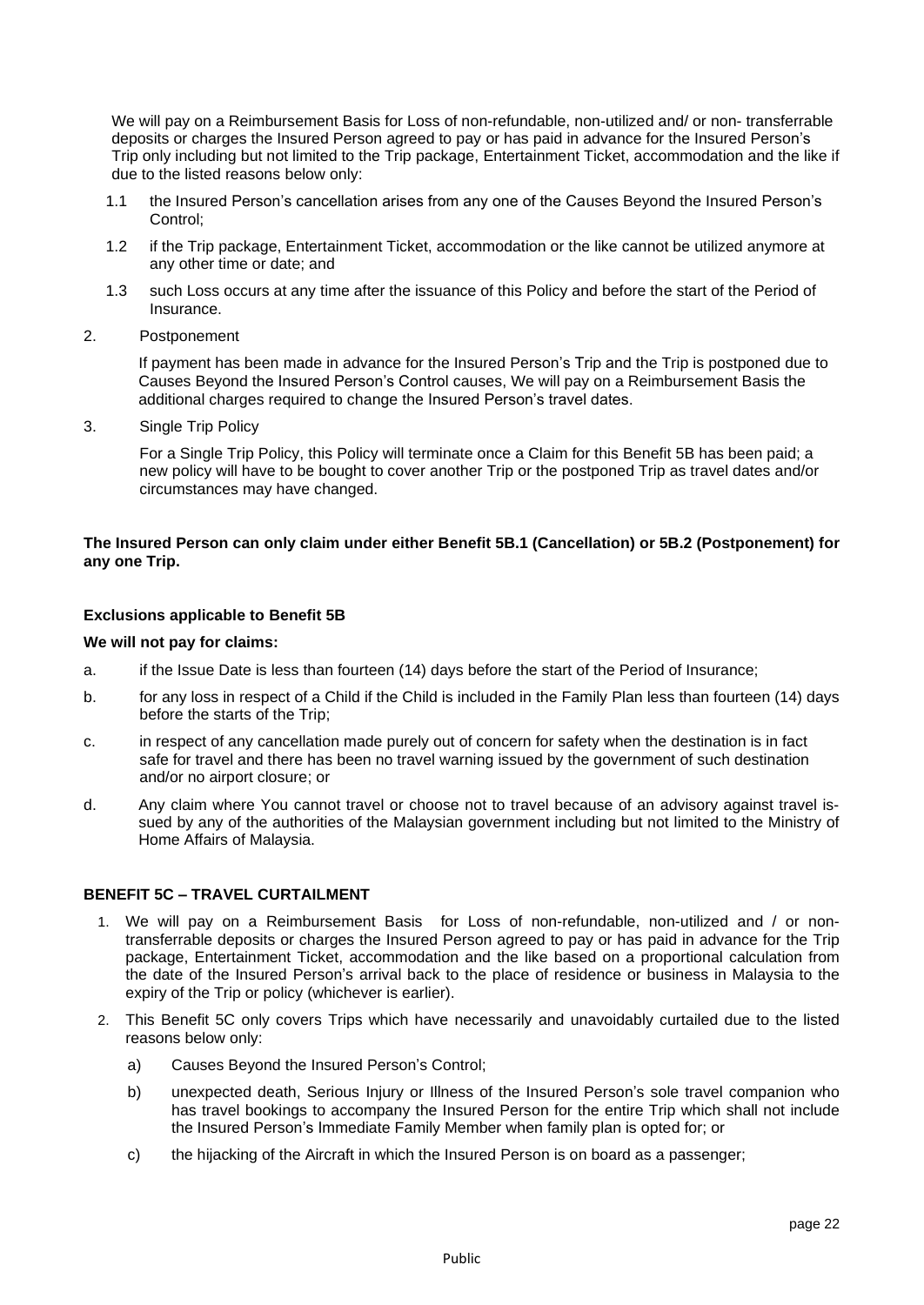- 3. In respect of a claim for air tickets which have been paid in advance, We will pay on a Reimbursement Basis only the unused portion of the air tickets.
- 4. For Hijack or death, calculations will be based on the date of the incident to the expiry of the Insured Person's Trip.
- 5. For the purposes of paragraph 2.2 above, "Travel Companion" does not include an Immediate Family Member if there is a Family Plan included in this Policy; if a claim concerns an Immediate Family Member, the claim should be made under the Family Plan.
- 6. A claim may only be made for either Benefit 5B or Benefit 5C in respect of any one Trip.

A medical certificate must be obtained from the Medical Practitioner treating the Insured Person confirming the advisability to return to his/her place of residence or business in Malaysia due to the Insured Person's Serious Illness or Serious Injury. For Hijack or death, proportional return of the irrecoverable prepaid cost shall be calculated from the date of occurrence to the expiry of the Trip or policy, whichever is earlier. This Coverage is effective only if the policy is purchased before the Insured Person becomes aware of any circumstances, which could lead to the disruption of the Trip.

### **Insured Person can only claim under either Benefits 5B or 5C for any one Trip.**

### **Exclusions applicable to Benefits 5B and 5C**

We will not pay for claims arising directly or indirectly from, in respect of, or caused by:

- 1. the enactment, amendment, enforcement or abolishment of any law or government regulation;
- 2. the delay or amendment of the booked Trip (including error, omission or default) by the provider of any service for any part of the booked Trip, or the travel agent or tour operator through whom the Trip was booked;
- 3. bankruptcy, insolvency, liquidation or default of the travel agency or the Common Carrier;
- 4. the Insured Person's business, financial or contractual obligations or those of the Insured Person's Travel Companion;
- 5. the Insured Person's unwillingness or reluctance to travel;
- 6. the Insured Person's financial circumstances;
- 7. the commission of Unlawful Acts or criminal proceedings, other than attendance required by subpoena as a witness at a Court of Law;
- 8. the Insured Person's failure to immediately notify the Travel Agent, tour operator, or provider of transport or accommodation if the Insured Person found it necessary to cancel or curtail the Insured Person's Trip;
- 9. in respect of any loss or compensation for any air miles, frequent flyer points or holiday points earned or used to pay for the Trip in part or in full;
- 10. the Excess;
- 11. Any unused or additional costs incurred by You which are recoverable from:
	- (i) The providers of the accommodation, their booking agents, travel agent or other compensation scheme;
	- (ii) The providers of the transportation, their booking agents, travel agent, or compensation scheme; or
	- (iii) Your credit or debit card provider or PayPal or e-Wallet/Digital Wallet provider;
- 12. Any claim arising from a reason not listed in the Benefits sections.

# **BENEFIT 5D – MISSED DEPARTURE**

We will pay on a Reimbursement Basis the additional accommodation and travel expenses necessarily and reasonably incurred by the Insured Person if the Insured Person misses the Insured Person's planned and scheduled departure as a result of mechanical breakdown of public transport services (any licensed bus or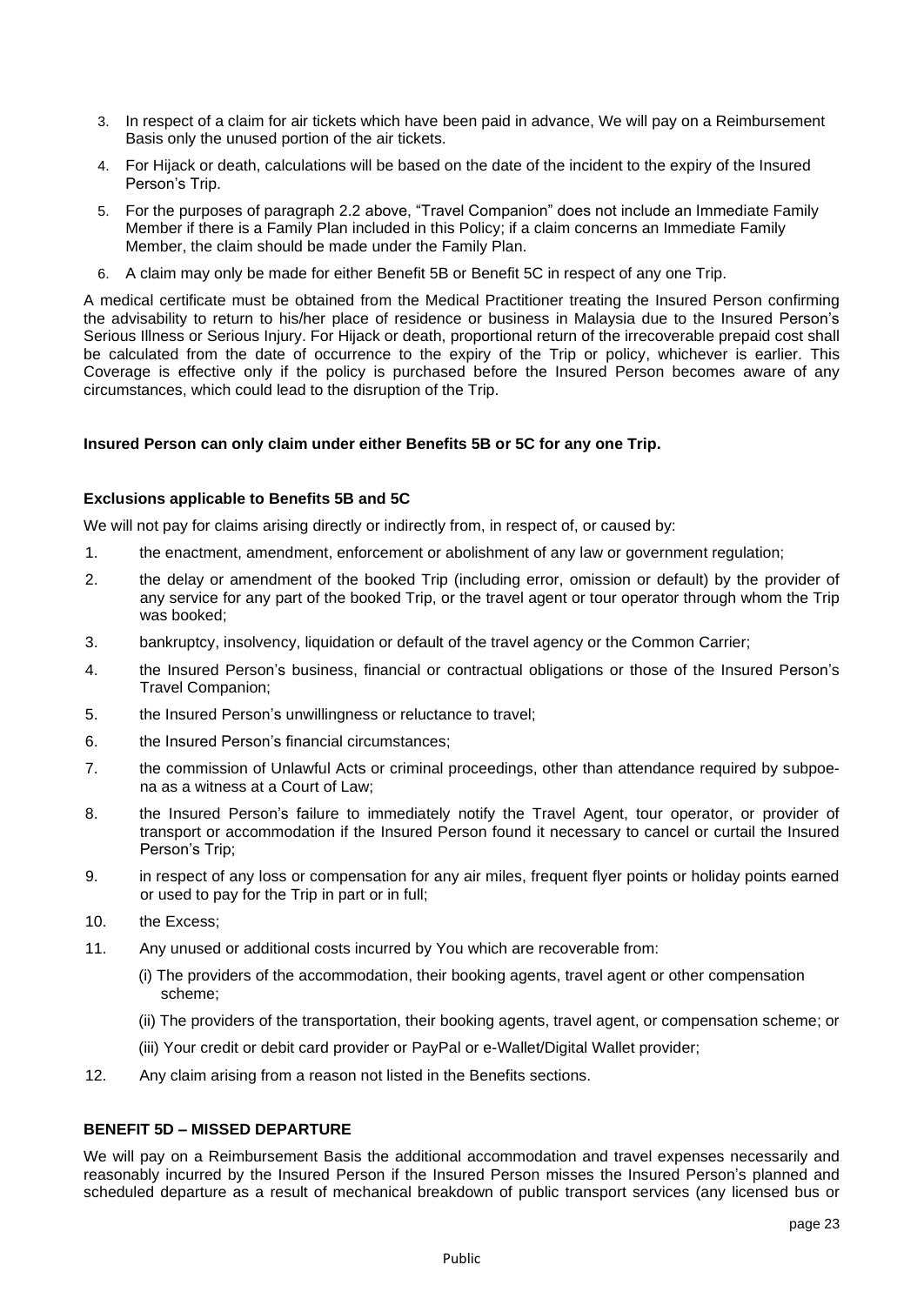taxi or a scheduled service which any member of the public can join at a recognized stop as a fare paying passenger) to get the Insured Person to the departure port, airport or train station as stated in the Insured Person's ticket.

The Insured Person must obtain confirmation of the mechanical breakdown in writing by the operator(s) of the public transport services or their handling agent(s).

#### **Exclusions applicable to Benefit 5D**

We will not pay for any event, which is a result of the Insured Person's:

- a) failure to check in at the airport, station or port on time for any reason other than mechanical breakdown of public transport services; and/or
- b) late arrival at the airport, station or port after check in or booking in time for any reason other than mechanical breakdown of public transport services.

## **BENEFIT 6 – PERSONAL LIABILITY**

- 1. During the Period of Insurance, we will indemnify the Insured Person, up to the maximum limit stated in the Schedule of Benefits, if that Insured Person becomes legal liable, and has paid to a third party only due to the listed reasons below:
	- a) Accidental Injury (including death) to any third party; and/or
	- b) Accidental Loss of or Damage to property of any third party.
	- c) the third party's costs and expenses recoverable from the Insured Person; and
	- d) the costs and expenses incurred, with Our prior written consent, in relation to the Insured Person's legal liability.
- 2. No person can represent an Insured Person or admit liability or make legal promises on the Insured Person's behalf unless We agree to it in writing. We have the right to conduct all proceedings arising out of or in connection with the third-party claim against an Insured Person in the Insured Person's name, and to instruct solicitors of Our own choice for this purpose.

#### **Exclusions applicable to Benefit 6**

We will not pay for claims arising out of, in respect of, or caused by:

- a) employer's liability, contractual liability, or liability to a member of the Insured Person's Family;
- b) property belonging to the Insured Person or that is in the Insured Person's care, custody or control;
- c) any wilful, malicious or Unlawful Act;
- d) any pursuit of trade, business or profession;
- e) the ownership or occupation of land or buildings (other than occupation only of any temporary residence);
- f) the ownership, possession or use of vehicles, aircraft or watercraft or any other conveyance;
- g) the legal costs resulting from or in connection with any criminal proceedings;
- h) the influence of intoxicants, mountaineering, winter sports of any descriptions, contact sports of any description, riding or driving in races or rallies or the use of firearms; or
- i) judgments that are not in the first instance delivered by or obtained from a Court of competent jurisdiction within Malaysia.

#### **EXTENSIONS**

Subject to the General Conditions and Exclusions of this policy, We will pay the amount stated in the Schedule of Benefits if during the Period of Insurance the Insured Person shall sustain Injury caused by an Accident resulting from the extensions covered below:-

#### **Extension 1 - TERRORISM**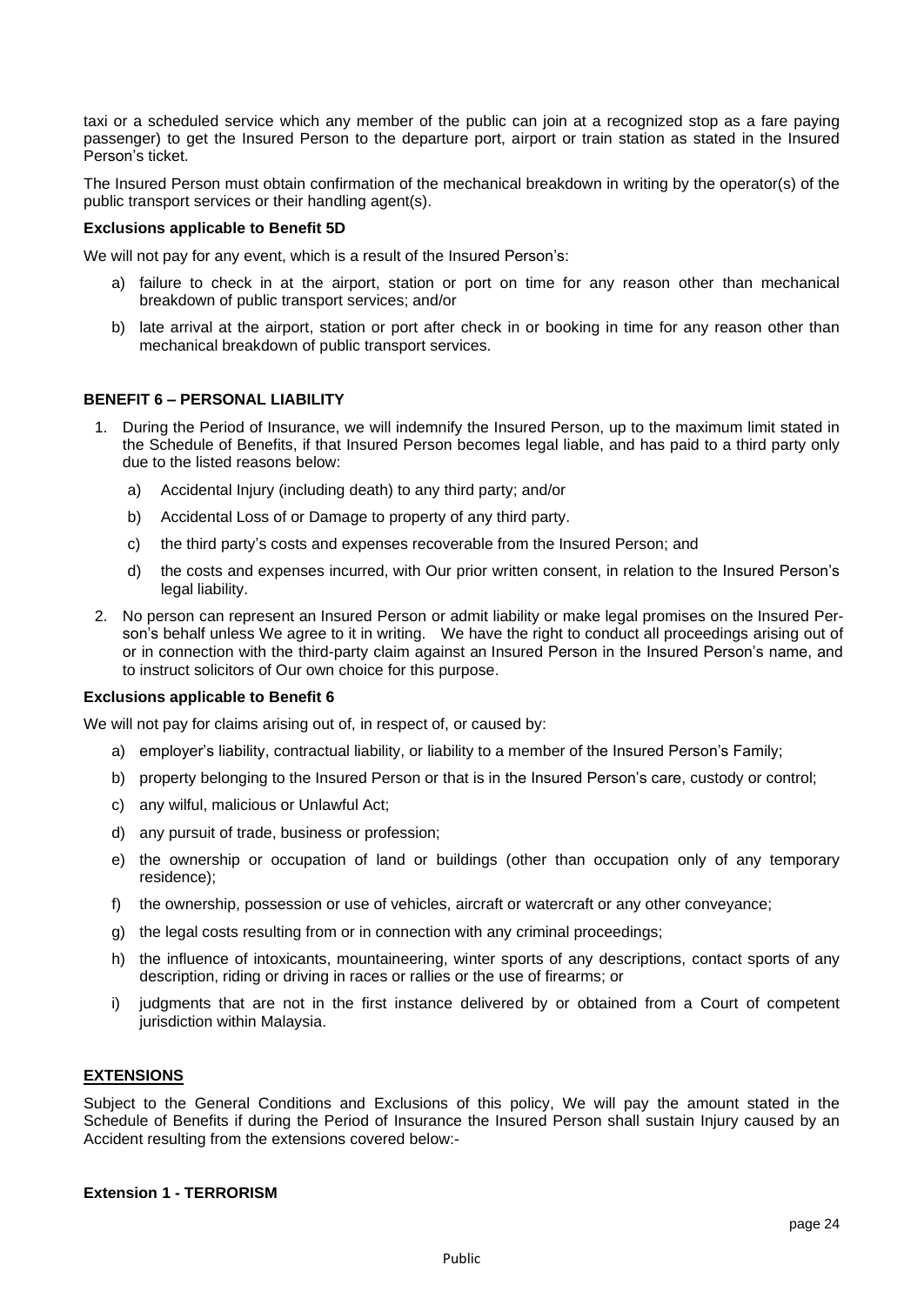We will also pay for any Injury, Loss or Damage covered under Part C of this Policy which is caused directly by any Act of Terrorism except:

- a) the event is under the full control of any government authority; or
- b) if the Injury, Loss or Damage is compensated by any government authority; or
- c) it leads to cancellation of the Trip due to fear of travelling; or
- d) if a Common Carrier is prevented from departing to a planned destination due to fear of Acts of Terrorism.

## **Extension 2 – LEISURE SCUBA DIVING**

We will also pay for any Injury, Loss or Damage covered under Part C of this Policy which is caused by amateur scuba diving up to a depth of 30 meters provided that the Insured Person must either hold a valid Professional Association of Diving Instructors (PADI) certification (or similar recognized certification) or dive with a certified divemaster from a licensed dive operator.

### **Extension 3 -TRIP CANCELLATION DUE TO PANDEMIC**

We will pay on a Reimbursement Basis for the Loss of non-refundable, non-utilized and /or non-transferrable deposits or charges the Insured Person agreed to pay or has paid in advance for the Insured Person's Trip including but not limited to the Trip package, Entertainment Ticket, accommodation and the like due to the listed reasons below only:

- a) You are diagnosed with a Pandemic illness and certified unfit to travel in the opinion of the Medical Practitioner within the 30 days prior to the Trip;
- b) Your Immediate Family Member is diagnosed with a Pandemic illness within the 15 days prior to the Trip;
- c) Your sole Travel Companion is diagnosed with a Pandemic illness within the 15 days prior to the Trip;
- d) Your death due to Pandemic; or
- e) The death of an Insured Person's Immediate Family Member or Travel Companion due to Pandemic within the 15 days prior to the Trip

#### **Exclusions applicable to Extension 3**

In additional to the General Exclusions and other than the covered reasons, We will not pay for claims:

- a) if the Issue Date is less than fourteen (14) days before the start of the Period of Insurance;
- b) for any Loss in respect of an Insured Person if the Person is included in the Schedule less than fourteen (14) days before the starts of the Trip;
- c) in respect of any cancellation made purely out of concern for safety when the destination is in fact safe for travel and there has been no travel warning issued by the government of such destination and/or no airport closure;
- d) in respect of any loss or compensation for any air miles, frequent flyer points, loyalty points or holiday points earned or used to pay for the Trip in part of in full;
- e) the Excess;
- f) for Losses occurring before the issuance of this Policy;
- g) Any unused or additional costs incurred by you which are recoverable from:

(i) The providers of the accommodation, their booking agents, travel agent or other compensation scheme;

- (ii) The providers of the transportation, their booking agents, travel agent, compensation scheme; or
- (iii) Your credit or debit card provider or PayPal or e-Wallet/Digital Wallet provider
- h) Any claim where You cannot travel or choose not to travel because of an advisory against travel issued by any of the authorities of the Malaysian government including but not limited to the Ministry of Home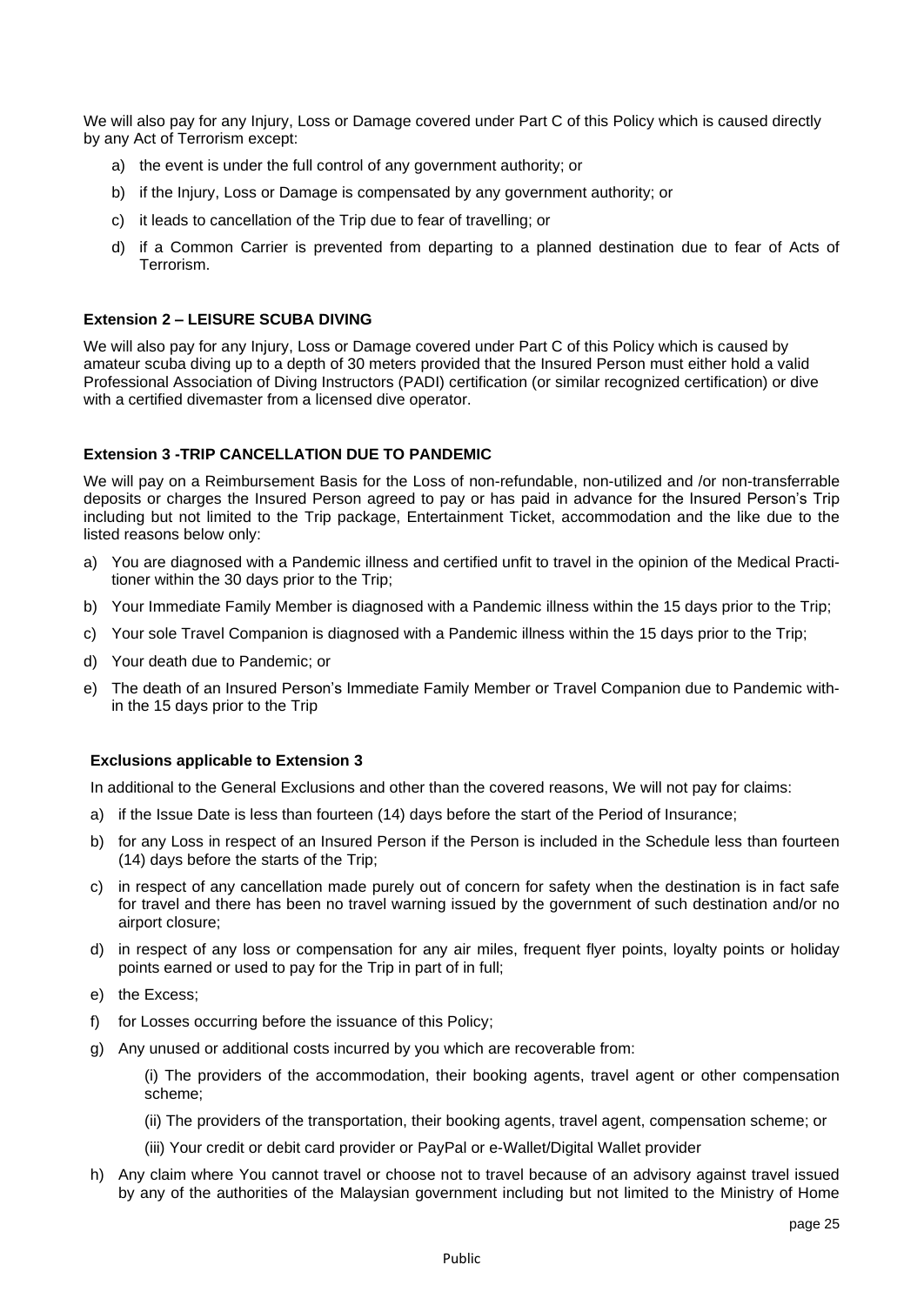Affairs of Malaysia; and

i) Any claim arising from a reason not listed in the covered reasons in this section.

#### **PART D - GENERAL EXCLUSIONS (APPLICABLE TO ALL BENEFITS)**

Where there is conflict between specific exclusions under Benefit Sections and General Exclusions under this Part E, the specific exclusions will prevail.

We will not pay for any claim, loss, liability, cost or expense of whatsoever nature directly or indirectly arising from, in respect of, caused by, or in any way connected with:

- 1. any Pre-existing Conditions;
- 2. Human Immunodeficiency Virus (HIV) or any HIV related illnesses including Acquired Immune Deficiency Syndrome (AIDS) or any mutant derivatives or variations however caused;
- 3. We shall not cover any form of Pandemic except for the reasons due to Pandemic as mentioned in the Extension 3;

This exclusion also applies to any claim, loss, liability, cost, or expense of whatsoever nature directly or indirectly arising from, contributed to or by, or resulting from:

- (a) Any fear or threat (whether actual or perceived) relating to the Pandemic; or
- (b) Any action taken to comply with governmental laws, regulations or directive issued in relation to the Pandemic and/or any action taken to control, prevent or suppress the Pandemic.
- 4. pregnancy, including childbirth, caesarean operation, abortion, miscarriage and all related complications except miscarriage due to Injury as a direct result of an Accident;
- 5. the Insured Person's decision to travel on, or against medical advice, or where the Insured Person's Trip is made primarily for the purpose of obtaining treatment;
- 6. mental or nervous disorders;
- 7. engaging in sports or games in a professional capacity or where the Insured Person would or could earn income or remuneration from engaging in such sports or games;
- 8. an Injury and/or Illness whilst engaged in:
	- 8.1 motor rallies or competitions, or any other form of racing other than racing on foot;
	- 8.2 mountaineering which requires the use of climbing equipment, ropes or guides;
	- 8.3 outdoor rock climbing;
	- 8.4 hiking or trekking in remote, uncharted areas without any supervision of qualified licensed personnel/guide of a registered tour operator;
	- 8.5 Extreme Sports or Activities or Expedition;
	- 8.6 pot-holing, private hunting trips, private white-water rafting grade 4 or above; or
	- 8.7 any activity involving You being airborne (whether suspended or not) except leisure parachuting, leisure bungee jumping, leisure sky diving and leisure hot air balloon rides;
- 9. any Unlawful Act of an Insured Person (except minor traffic-related offences) or his wilful exposure to danger (other than in an attempt to save human life), intentional self-Injury, suicide or attempted suicide, while sane or insane;
- 10. You cannot travel or choose not to travel because of the advice against travel by any authorities of the Malaysian government including but not limited to the Ministry of Home Affairs
- 11. the effect or influence of alcohol or drugs, unless the drug is taken in accordance with an authorized medical prescription;
- 12. involvement in any illegal, criminal or terrorist acts or activities (except minor traffic-related offences);
- 13. employment on any sea vessel, including those in the naval, military or air force service or operations, whether regular or temporary, military or police duties;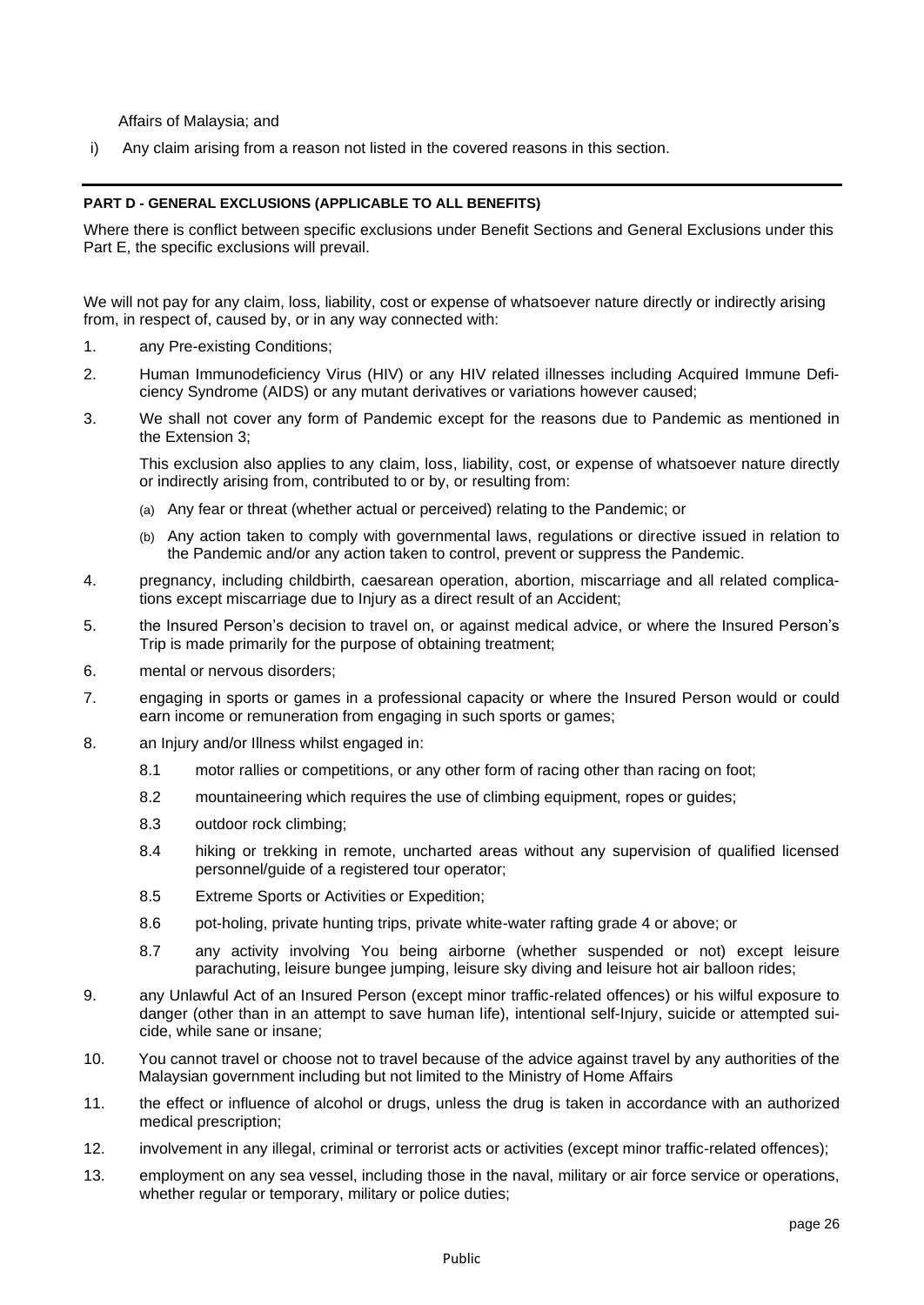- 14. manual work in connection with any trade, employment or profession;
- 15. use of heavy machinery, explosives or hazardous materials;
- 16. offshore activities including but not limited to non-recreational diving, oil-rigging, mining, aerial photography or handling of explosives;
- 17. survey of offshore installations or facilities under construction including survey from aerial conveyance;
- 18. Secondment as part of the Insured Person's occupation, or daily commute in connection with any trade, employment or profession;
- 19. any event or circumstance which the Insured Person knew or ought to have known would possibly affect or disrupt the Insured Person's Trip, including any event or circumstance known to the general public prior to the application for this Policy or at the time the bookings for the Trip were made;
- 20. war, invasion, acts of foreign enemy hostilities (whether war is declared or not), civil war, rebellion, revolution, insurrection, military or usurped power or confiscation or nationalization or requisition or destruction of or damage to property under the order of any government or public or local authority or following the warning of any intended strike, riot or civil commotion through or by general mass media;
- 21. ionizing radiations, or contamination by radioactivity from any irradiated nuclear fuel, or from any nuclear waste from the combustion of nuclear fuel, radioactive toxic explosives or other hazardous properties of any explosive nuclear assembly, or of its nuclear component;
- 22. air travel other than as a fare-paying passenger on an Aircraft operated by an Airline;
- 23. Loss of or Damage to hired or leased equipment, including any kind of conveyance;
- 24. any indirect or consequential Loss, Injury or Damage of any kind;
- 25. for any Loss occurs before the issuance of this Policy; and
- 26. any claim arising from a reason not listed in the Benefits sections.

# **PART E - GENERAL CONDITIONS (APPLICABLE TO WHOLE POLICY)**

#### 1. **Interpretation**

This Policy and the Schedule attached to itmust be read together and any word or expression to which a specific meaning has been given in any part of this Policy or the Schedules shall bear such given meaning wherever it may appear.

# 2. **Condition Precedent to Liability**

You must observe and comply with the terms, provisions and conditions of this Policy in order for Us to be liable under this Policy. This means that if You do not do what You are supposed to do, or if You do what you are not supposed to do, under this Policy, We will not be liable under this Policy at all.

# 3. **Reasonable Care**

You must act in a prudent manner and exercise reasonable care for the safety and supervision of Your property as if uninsured and to prevent Loss, Damage, Accident or Injury.

#### 4. **Duty of Disclosure**

You had a duty to take reasonable care not to make a misrepresentation in answering the questions in the Proposal Form (or when You applied for this Policy) i.e. You should have answered the questions fully and accurately. Failure to have taken reasonable care in answering the questions may result in avoidance of Your contract of insurance, refusal or reduction of Your claim(s), change of terms or termination of Your contract of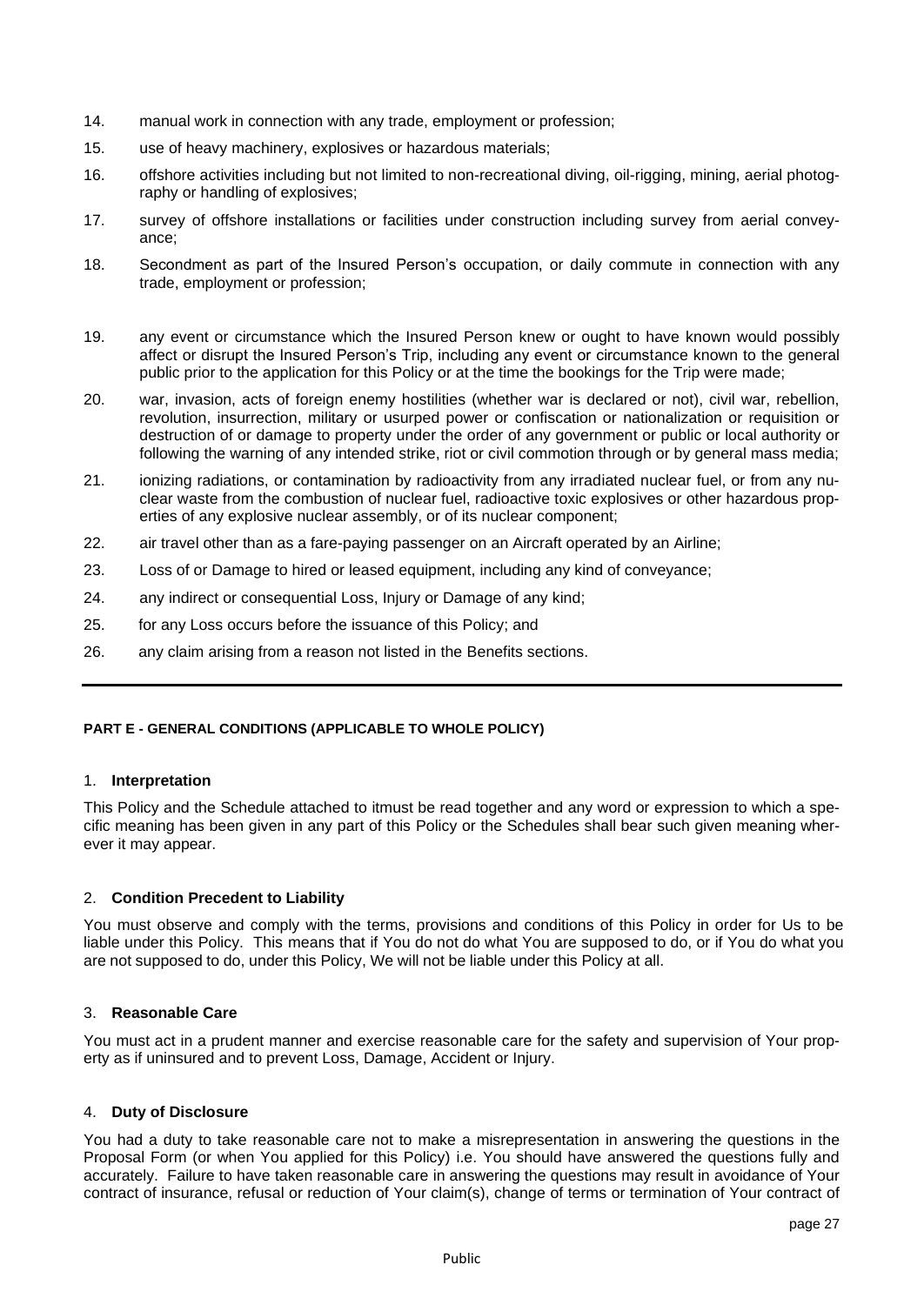insurance in accordance with the remedies in Schedule 9 of the Financial Services Act 2013. You were also required to disclose any other matter that You knew to be relevant to Our decision in accepting the risks and determining the rates and terms to be applied.

You also have a duty to tell Us immediately if at any time after Your contract of insurance has been entered into, varied or renewed with Us any of the information given in the Proposal Form (or when You applied for this Policy) is inaccurate or has changed.

## 5. **Fraud**

If You make, or anyone acting for You makes, a claim under this Policy knowing the claim to be false or fraudulently inflated, or if You fabricate, or anyone acting for You fabricates, partially or wholly any documents which We rely on to process Your claim, We will not pay the claim and all cover under the Policy will be forfeited.

#### 6. **Payment of Premiums**

Coverage and claims are only valid subject to the successful payment of premium to Us and Your compliance with the terms and conditions set out in this Policy. We reserve the right to refuse any coverage and/or reject any claims if there has been any non-payment of premium.

### 7. **Cancellation**

There is no refund of any premiums paid once this Policy has been issued.

### 8. **Period of Insurance**

Extension of the Period of Insurance is not allowed after the Commencement of a Trip under a Single Trip Policy.

#### 9. **Payment of Benefits**

All Benefits payable under this Policy will be paid to You. Benefits payable in the event of Your death will be paid to Your legally appointed personal representative. Such payment shall be a full and final discharge to Us. All Benefits payable under this Policy are subject to the maximum limits stated in the Schedule of Benefits and shall be in Ringgit Malaysia only.

# 10. **Claims**

- 10.1 If any Injury, Accident, Loss or Damage happens, You must:
	- a) advise AXA Affin General Insurance Bhd in writing as soon as possible but in any event not later than forty-five (45) days after the expiry of this insurance or upon return to your place of residence or business in Malaysia, whichever is earlier;
	- b) send to Us immediately any writ, summons, letters or other documents whichever is earlier;
	- c) consent to providing Us the certificates, information and other documents (including, where necessary, an English translation thereof) as We may reasonably require; and
	- d) at Your expense, or at the expense of any person representing You, provide Us with certificates, information and other documents (including where necessary translation) as We may reasonably require.
- 10.2 You must not admit or deny any claim made by someone else against You or make any agreement with him/her.
- 10.3 We shall be entitled to:
	- a) request an examination by a medical referee appointed by Us for a non-fatal Injury.
	- b) the right to negotiate, settle or defend any such claim in Your name and on Your behalf.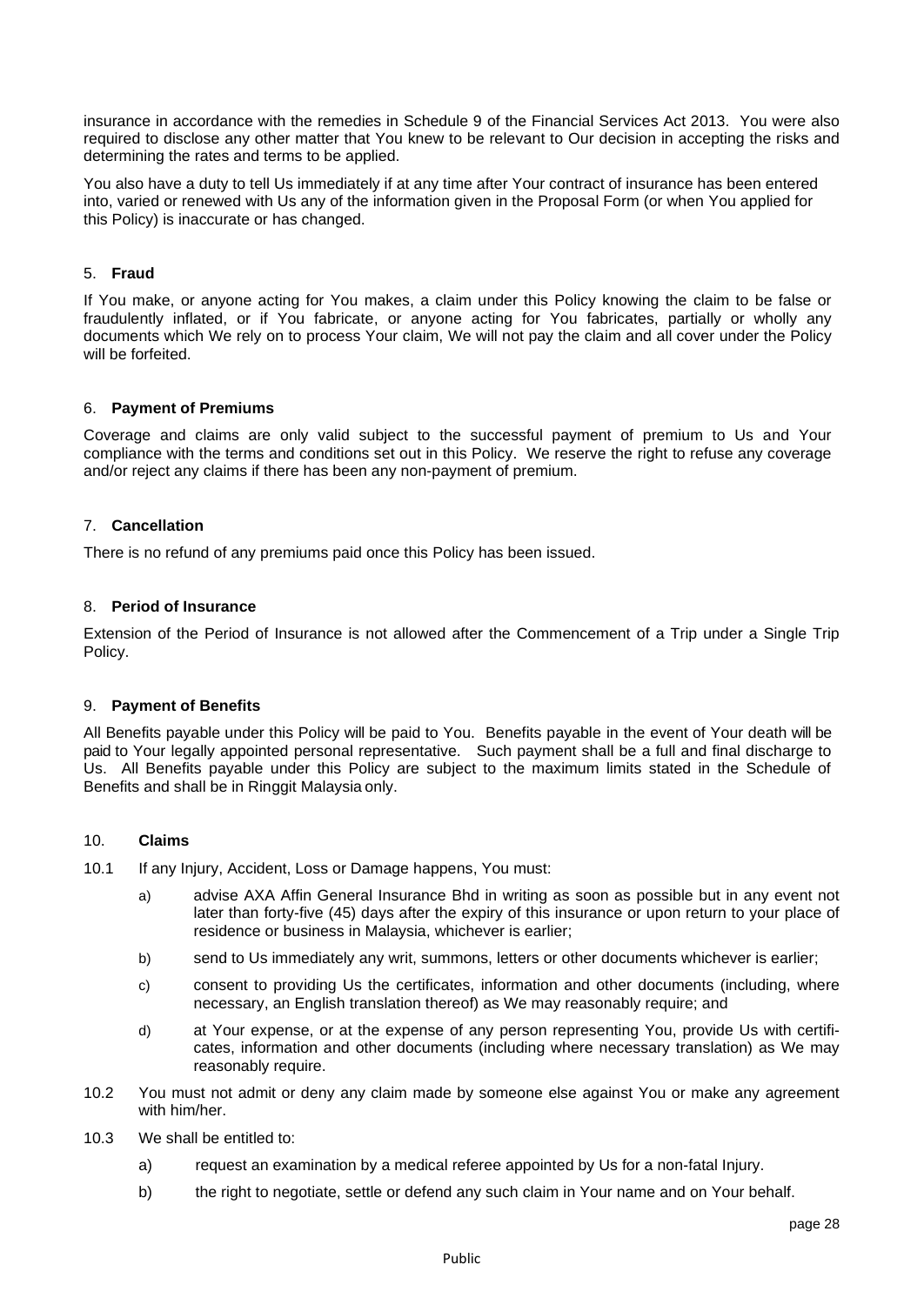- c) use any legal right of recovery You have.
- d) request an autopsy and/or post-mortem examination in the event of death.
- e) at Our option, choose to make payment, reinstate or repair the lost or damaged property.
- 10.4 Our liability is limited solely to the payment of the Benefits You are entitled to under this Policy. No liability is assumed by Us for the availability, quality or results of any medical treatment or other service, or for any failure to obtain any treatment or service covered by the terms of this Policy.
- 10.5 Where this Policy requires that a police report be made at a police station or any other report be made with the relevant authorities, a copy of such report must be obtained from the police or relevant authorities (at no cost to Us) and submitted to Us to support Your claim.

# 11. **Duplication of Cover**

- 11.1 If You have purchased policies from other insurers which cover the same risks under this Policy, and You have submitted claims under those policies and this Policy, We will only be liable for the excess amount not recoverable from such other policies. Similarly, if you are entitled to compensation from some other source, We will only be liable for the excess amount not recoverable from such other source.
- 11.2 If You have purchased multiple policies from Us for the same risk, and You have submitted claims under those policies relating to the same risk that is covered under this Policy, We reserve the right to only pay under any one of the policies including this Policy.
- 11.3 If You have more than one policy with Us for different insurance coverage, with overlapping benefits, You can only make a claim for such benefits under one of the policies.

# 12. **Dispute Resolution**

If there is any dispute in connection with this Policy, You and We mutually agree to first try to amicably resolve the dispute by mediation in accordance with the Mediation Act 2012; if the dispute cannot be resolved by such mediation, the dispute may be referred to a Court of competent jurisdiction in Malaysia.

# 13. **Prevailing Language**

The text of this Policy shall be in English and Bahasa Malaysia, and in the event of different interpretation between the texts, the English text will prevail.

# 14. **Tax Clause**

You are obligated to pay all applicable taxes (which include but are not limited to service tax and stamp duty) imposed by the Malaysian tax authorities in relation to this Policy

# **11. Interest**

Except as required by law, no amount payable under this Policy shall carry interest.

# **12. Cash Before Cover**

Full premium must be paid to Us or Our authorized agent before or on the Issue Date of the Policy.

# **17. Sanction Limitation Clause**

No (re) insurer shall be deemed to provide Cover and no (re) insurer shall be liable to pay any claim or provide any benefit hereunder to the extent that the provision of such Cover, payment of such claim or provision of such benefit would expose that (re) insurer to any sanction, prohibition, or restriction under United Nations resolutions or the trade or economic sanctions, laws or regulations of the European Union, United Kingdom, United States of America, or Malaysia.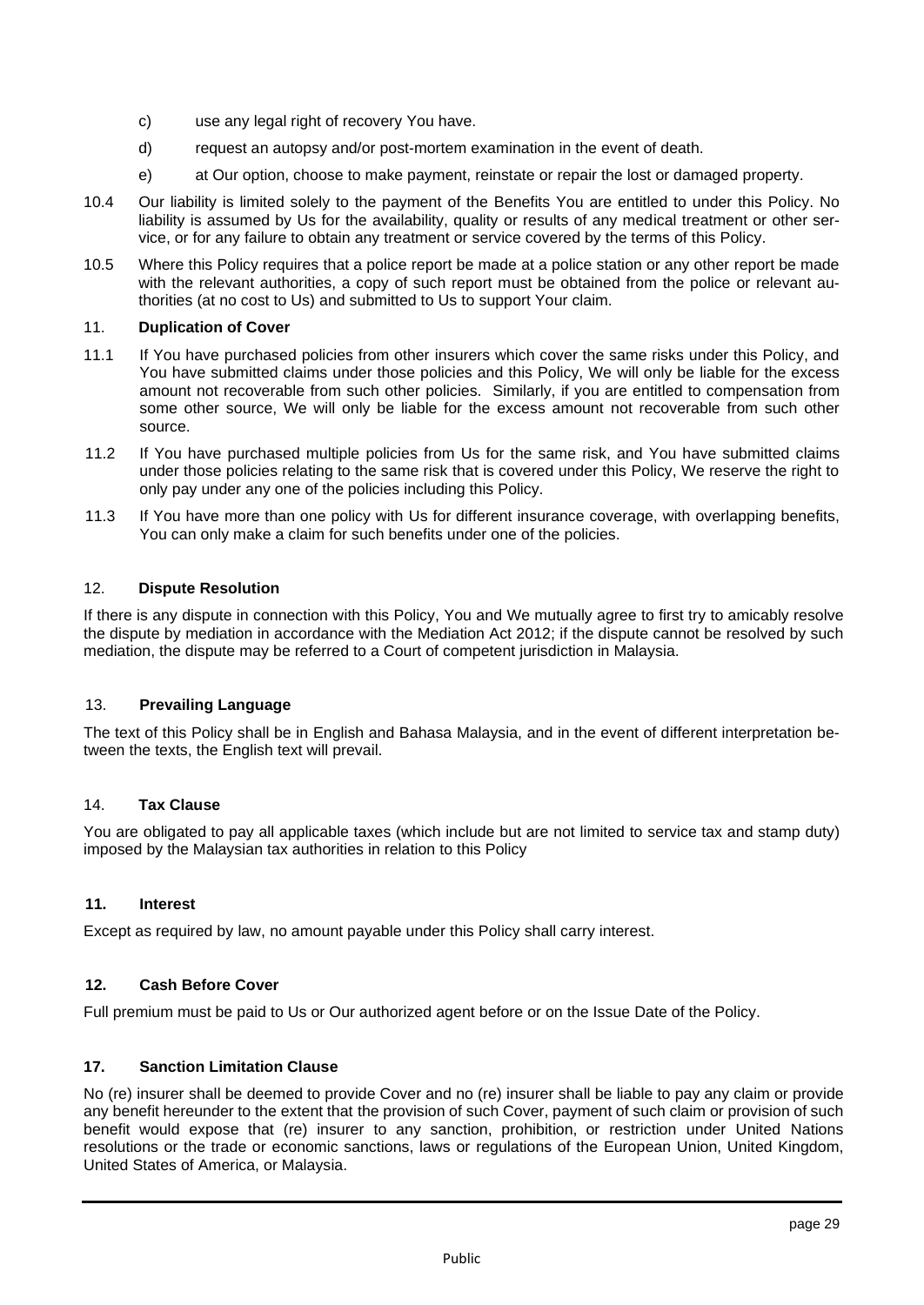# **ACTIONS AND/OR DOCUMENTS REQUIRED TO PROCESS CLAIM**

In addition to the General Conditions relating to Claims in Part F of this Policy, We also require You to take certain actions and / or submit certain documents to Us before Your claim can be processed. These documents and / or actions are listed in the table below and will depend on the type of claim You intend to submit to Us. Take note that the documents and / or actions required from You are not limited only to those which are stated in the table below. We reserve the right to request additional documents, information, confirmation, certification and other relevant documents from You to process Your claim.

| <b>Benefit</b> | <b>Type of Claim</b>                                         |           | <b>Action/ Document(s) / Required</b>                                                                                                          |
|----------------|--------------------------------------------------------------|-----------|------------------------------------------------------------------------------------------------------------------------------------------------|
|                | All claims                                                   |           | Claim Form                                                                                                                                     |
|                |                                                              |           | <b>Original Policy Schedule</b>                                                                                                                |
|                |                                                              |           | Airlines Ticket and/or boarding pass                                                                                                           |
|                | Plus the following where applicable                          |           |                                                                                                                                                |
| 1              | <b>Accidental Death</b>                                      | $\bullet$ | Medical report from the attending doctor                                                                                                       |
|                |                                                              |           | <b>Death Certificate</b>                                                                                                                       |
| $\overline{2}$ | Accidental Permanent Disable-<br>ment                        |           | Comprehensive Post mortem Report / Compre-<br>hensive Medical Report                                                                           |
|                |                                                              |           | Police Report                                                                                                                                  |
|                |                                                              |           | Deceased / Insured NRIC                                                                                                                        |
| 3A, 3B and 3C  | Medical and Hospital Expenses,                               | $\bullet$ | Medical report from the attending doctor                                                                                                       |
|                | Compassionate Visitation Bene-<br>fit due to Hospitalisation | $\bullet$ | Original medical invoices and receipts for all<br>amount claimed (Itemised)                                                                    |
|                | and<br><b>Child Care Benefit</b>                             | $\bullet$ | Treating physician's written advice on the needs<br>of a family member, relative or friend to travel or<br>remain behind with Insured          |
|                |                                                              |           | Original<br>receipts for additional<br>expenses<br>claimed for additional travel and accommoda-<br>tion (Applicable to Benefit 3B and 3C only) |
| 3D             | <b>Hospital Allowance</b>                                    | $\bullet$ | A letter confirming the date of admittance and<br>the date of discharge from the Hospital                                                      |
|                |                                                              |           | Medical report                                                                                                                                 |
| 3E, 3F and 3G  | <b>Emergency Medical Evacuation,</b>                         | $\bullet$ | Medical report from the attending doctor                                                                                                       |
|                | <b>Emergency Medical Repatriation</b><br>and                 | $\bullet$ | Original medical invoices and receipts for all<br>amount claimed (Itemised)                                                                    |
|                | <b>Repatriation of Mortal Remains</b>                        |           | receipts for additional<br>Original<br>expenses<br>claimed for cost of burial or cremation or trans-<br>porting of mortal remains              |
|                |                                                              |           | Original<br>receipts for<br>additional<br>expenses<br>claimed for additional travel and accommoda-<br>tion                                     |
| 4A             | Baggage and Personal Effects                                 |           | Original receipts for all items claimed. If not<br>available, provide description of items and the<br>date, place and price of purchase        |
|                |                                                              |           | In the event the luggage was sent for repair,<br>please provide the original repair receipt                                                    |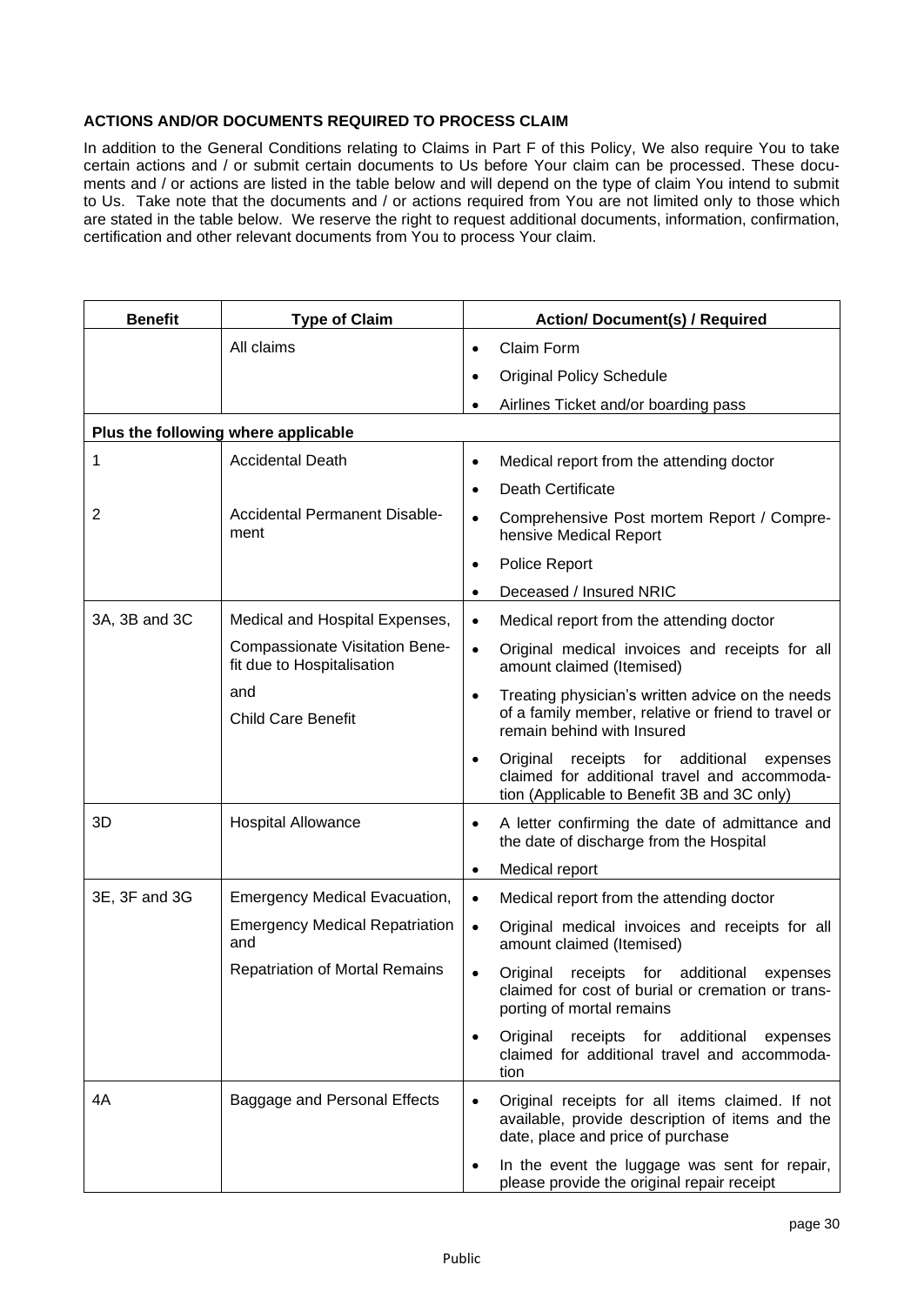|    |                                               | Police report at place of incident within 24 hours<br>detailing the circumstances and list of items sto-<br>len                                                                                       |
|----|-----------------------------------------------|-------------------------------------------------------------------------------------------------------------------------------------------------------------------------------------------------------|
|    |                                               | If in the custody of third party i.e. carrier, trans-<br>porter, hotel etc., obtain written report from<br>them on the incident and write official complaint<br>holding them responsible for the loss |
|    |                                               | Photos showing the extent of the damage to<br>baggage                                                                                                                                                 |
| 4B | Personal Money and<br><b>Travel Documents</b> | Police report at place of incident within 24 hours<br>detailing the circumstances and list of items sto-<br>len                                                                                       |
|    |                                               | Original receipts for additional costs incurred in<br>replacing lost travel documents                                                                                                                 |
| 4C | Baggage Delay                                 | Delayed Baggage report from the carrier con-<br>cerned confirming the duration of delay and<br>reasons thereof                                                                                        |
|    |                                               | A written confirmation from the carrier con-<br>cerned on the date and time of baggage deliv-<br>ery                                                                                                  |
|    |                                               | If unavailable,<br>please advise the actual<br>date/time of luggage received                                                                                                                          |
| 5Α | <b>Travel Delay</b>                           | A written confirmation from the carrier con-<br>cerned confirming the duration of delay and<br>reasons thereof                                                                                        |
|    |                                               | New flight ticket/boarding pass/itinerary showing<br>the actual flight taken                                                                                                                          |
|    |                                               | Original receipts for payment of the tour if claim-<br>ing for Benefit 5A.2                                                                                                                           |
| 5Β | Loss of Deposit or Cancellation               | Medical report, Death Certificate, proof of rela-<br>tionship and other relevant documents etc. as<br>the case may be                                                                                 |
|    |                                               | Copy of Medical Bills<br>$\bullet$                                                                                                                                                                    |
|    |                                               | Original receipts for payment of the tour<br>$\bullet$                                                                                                                                                |
|    |                                               | Tour operator's booking and cancellation/refund<br>$\bullet$<br>invoices, terms and conditions                                                                                                        |
| 5C | <b>Travel Curtailment</b>                     | As per Benefit 5B above<br>$\bullet$                                                                                                                                                                  |
|    |                                               | A written confirmation from the attending doctor<br>$\bullet$<br>abroad that it is necessary to return home                                                                                           |
|    |                                               | If due to Hijacking or Natural Disaster, written<br>$\bullet$<br>confirmation from tour operator concerned con-<br>firming the incident                                                               |
|    |                                               | New airlines ticket and/or boarding pass to con-<br>$\bullet$<br>firm the actual date of arrival back to Malaysia.                                                                                    |
| 5D | <b>Missed Departure</b>                       | Original receipts for expenses claimed for addi-<br>$\bullet$<br>tional accommodation and travel expenses                                                                                             |
|    |                                               | A written confirmation from the public transport<br>$\bullet$<br>services concerned confirming the mechanical                                                                                         |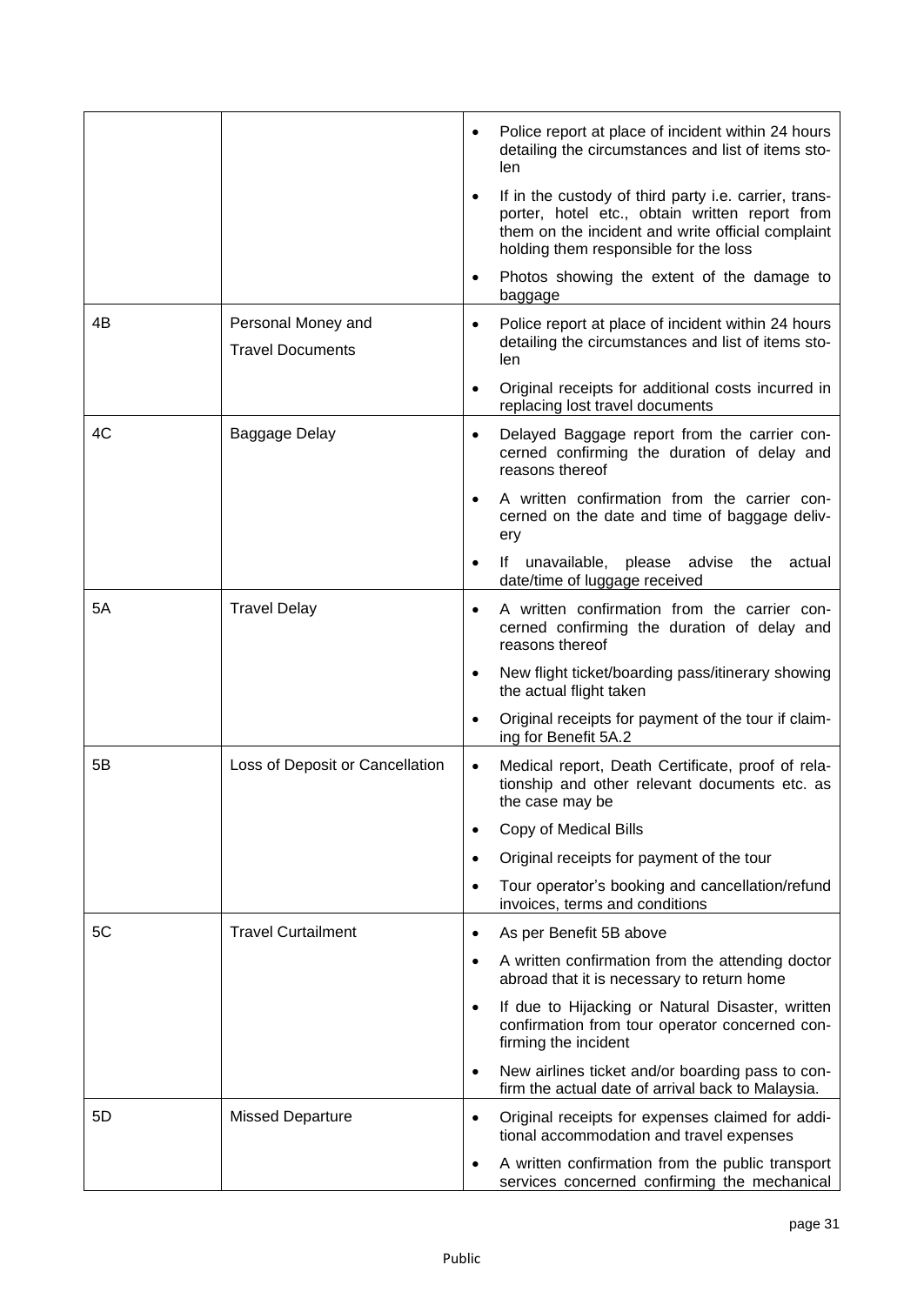|                   |                                        |           | breakdown                                                                                                                |
|-------------------|----------------------------------------|-----------|--------------------------------------------------------------------------------------------------------------------------|
| 6                 | Personal Liability                     | $\bullet$ | DO NOT ADMIT LIABILITY. Forward any corre-<br>spondence from third party unanswered to the<br>Loss Adjuster immediately. |
| <b>EXTENSIONS</b> | Trip Cancellation due to Pan-<br>demic | ٠         | Medical report, Death Certificate, proof of rela-<br>tionship and other relevant documents etc. as<br>the case may be    |
|                   |                                        |           | Copy of Medical Bills                                                                                                    |
|                   |                                        |           | Original receipts for payment of the tour                                                                                |
|                   |                                        | ٠         | Tour operator's booking and cancellation/refund<br>invoices, terms and conditions                                        |

| <b>Schedule of Benefits</b> |                                                                   | <b>Limit Per Person</b> | Sum Insured (RM) |         |  |
|-----------------------------|-------------------------------------------------------------------|-------------------------|------------------|---------|--|
|                             |                                                                   | / Event                 | Individual       | Family  |  |
| <b>Benefit 1</b>            | <b>Accidental Death</b>                                           |                         |                  |         |  |
|                             |                                                                   | Per Adult               | 100,000          | 100,000 |  |
|                             | <b>Accidental Death</b>                                           | Per Child               | N/A              | 25,000  |  |
|                             |                                                                   | <b>Family Limit</b>     | N/A              | 300,000 |  |
| <b>Benefit 2</b>            | <b>Accidental Permanent Disablement</b>                           |                         |                  |         |  |
|                             | <b>Accidental Permanent Total</b><br><b>Disablement</b>           | Per Adult               | 100,000          | 100,000 |  |
|                             |                                                                   | Per Child               | N/A              | 25,000  |  |
|                             |                                                                   | <b>Family Limit</b>     | N/A              | 300,000 |  |
| <b>Benefit 3</b>            | <b>Medical</b>                                                    |                         |                  |         |  |
| Benefit 3A                  | Medical and Hospital Expenses                                     | Per Adult / Child       | 20,000           | 20,000  |  |
|                             |                                                                   | After Age 65            | 10,000           | 10,000  |  |
|                             |                                                                   | Family Limit            | N/A              | 60,000  |  |
| Benefit 3B                  | <b>Compassionate Visitation Benefit</b><br>due to Hospitalization | Per Adult / Child       | 1,000            | 1,000   |  |
|                             |                                                                   | Family Limit            | N/A              | 3,000   |  |
| Benefit 3C                  | <b>Child Care Benefit</b>                                         | Per Event               | 2,000            | 2,000   |  |
|                             |                                                                   | Maximum Limit           | N/A              | 6,000   |  |
| Benefit 3D                  |                                                                   | Per Adult / Child       | 1,000            | 1,000   |  |
|                             | <b>Hospital Allowance</b>                                         | Family Limit            | N/A              | 3,000   |  |
| Benefit 3E                  | <b>Emergency Medical Evacuation</b>                               | Per Event               | 100,000          | 100,000 |  |
| Benefit 3F                  | <b>Emergency Medical Repatriation</b>                             | Per Event               | 100,000          | 100,000 |  |
| Benefit 3G                  | Repatriation of Mortal Remains                                    | Per Event               | 100,000          | 100,000 |  |
| <b>Benefit 4</b>            | <b>Personal Belongings</b>                                        |                         |                  |         |  |
| Benefit 4A                  | Baggage and Personal Effects                                      | Per Adult / Child       | 1,000            | 1,000   |  |
|                             |                                                                   | Family Limit            | N/A              | 3,000   |  |
| Benefit 4B                  | Personal Money and Travel Docu-                                   | Per Adult / Child       | 400              | 400     |  |
|                             | ments                                                             | <b>Family Limit</b>     | N/A              | 1,200   |  |
| Benefit 4C                  |                                                                   | Per Adult / Child       | 400              | 400     |  |
|                             | Baggage Delay                                                     | <b>Family Limit</b>     | N/A              | 1,200   |  |